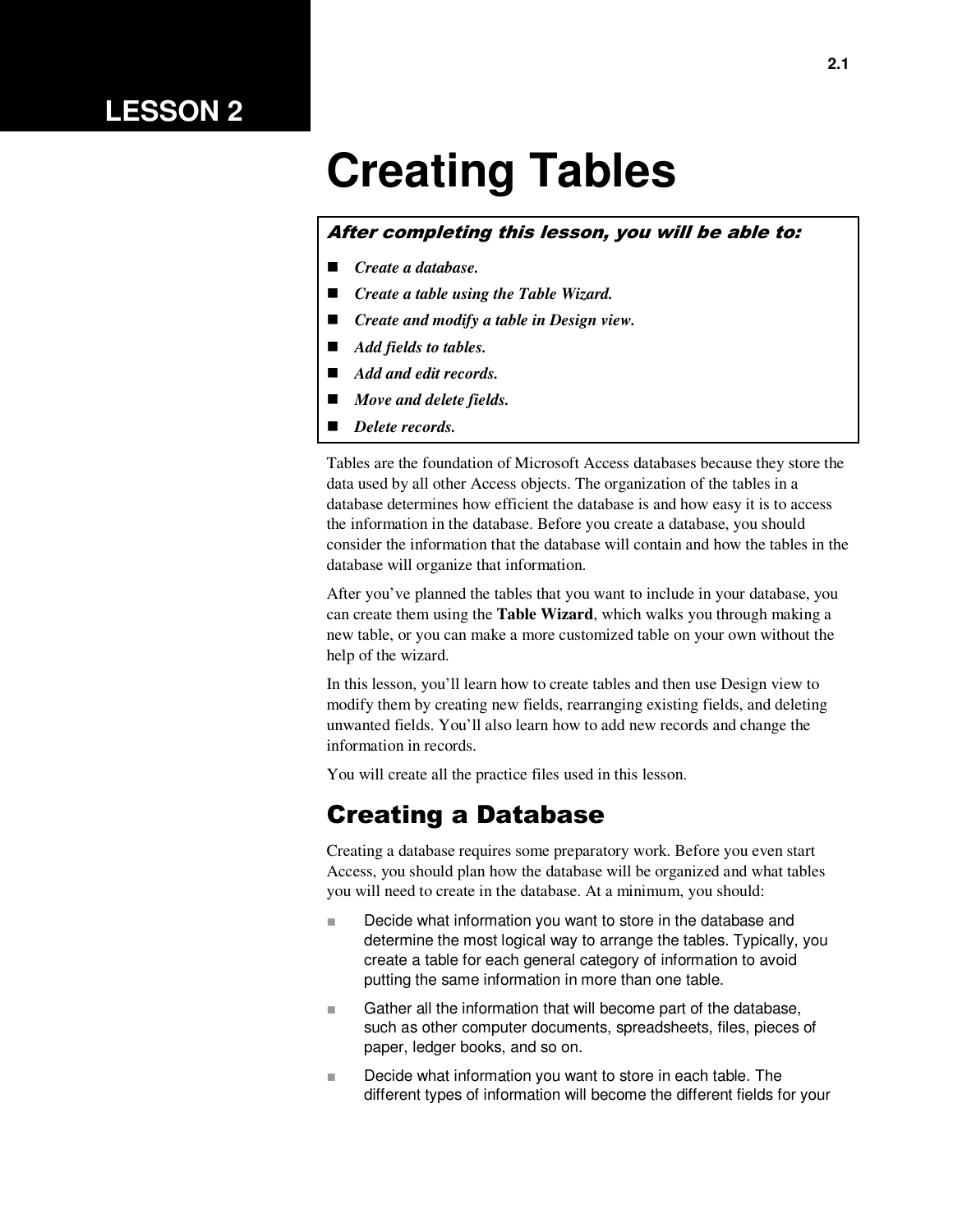table. For example, in a table listing reservation information for Adventure Works, you might want to include information such as the reservation number, the guest identification number, the checkin and check-out dates, the number of guests, the suite that they are staying in, and whether they are eligible for a group discount.

- Interview the people who will use the database. Let them know what tables you plan to create and the fields you plan to put in the tables. The users might have suggestions, such as particular categories of information that they would find useful.
- Using these techniques to plan your database will help you figure out the purpose of the database and whether you can use a database **template** to create it. Access has several database templates, which are ready-made databases containing all the formatting required to build a special-use database. For example, if you need a database to track time and billing, you can use the Access database template with features specific to time and billing. Access has database templates for asset tracking, contact management, event management, expenses, inventory control, ledgers, order entry, resource scheduling, service call management, and time and billing.

# tip

When you plan a database, you might find it helpful to sketch out your ideas on paper. Draw boxes to represent the tables, queries, forms, and reports in the database, and draw lines between the boxes to show on which tables the other objects are based. You should also include a list of the fields in each table so that you can be sure that you aren't storing the same information in more than one place.

When you start Access to begin creating your database, the New File task pane appears, which gives you the choice of using a **Database Wizard** or creating your database from scratch. If you select one of the New from template options, you will select a template to use for your database, and then the Database Wizard will walk you through the creation of your database by asking you a series of questions. Based on your responses, the wizard creates the database objects (such as forms, queries, or reports) that your database needs.

If you create your database without the help of the wizard, as you do in the following exercise, you need to create each database object yourself.

In this exercise, you create a new database named Database Fundamentals 02.

If the New File task pane is not visible, you can open it by clicking the New button on the Access toolbar, or by clicking the New option on the File menu.

To create a database by using a template, click one of the options in the New from template section of the task pane, and select the template that you want to use from the Databases tab of the dialog box that appears.

Creating a database is very similar to opening an existing one. Opening an existing database is discussed in Lesson 1, "Understanding Databases."

In this lesson, you will create a database and two tables without using the Database Wizard.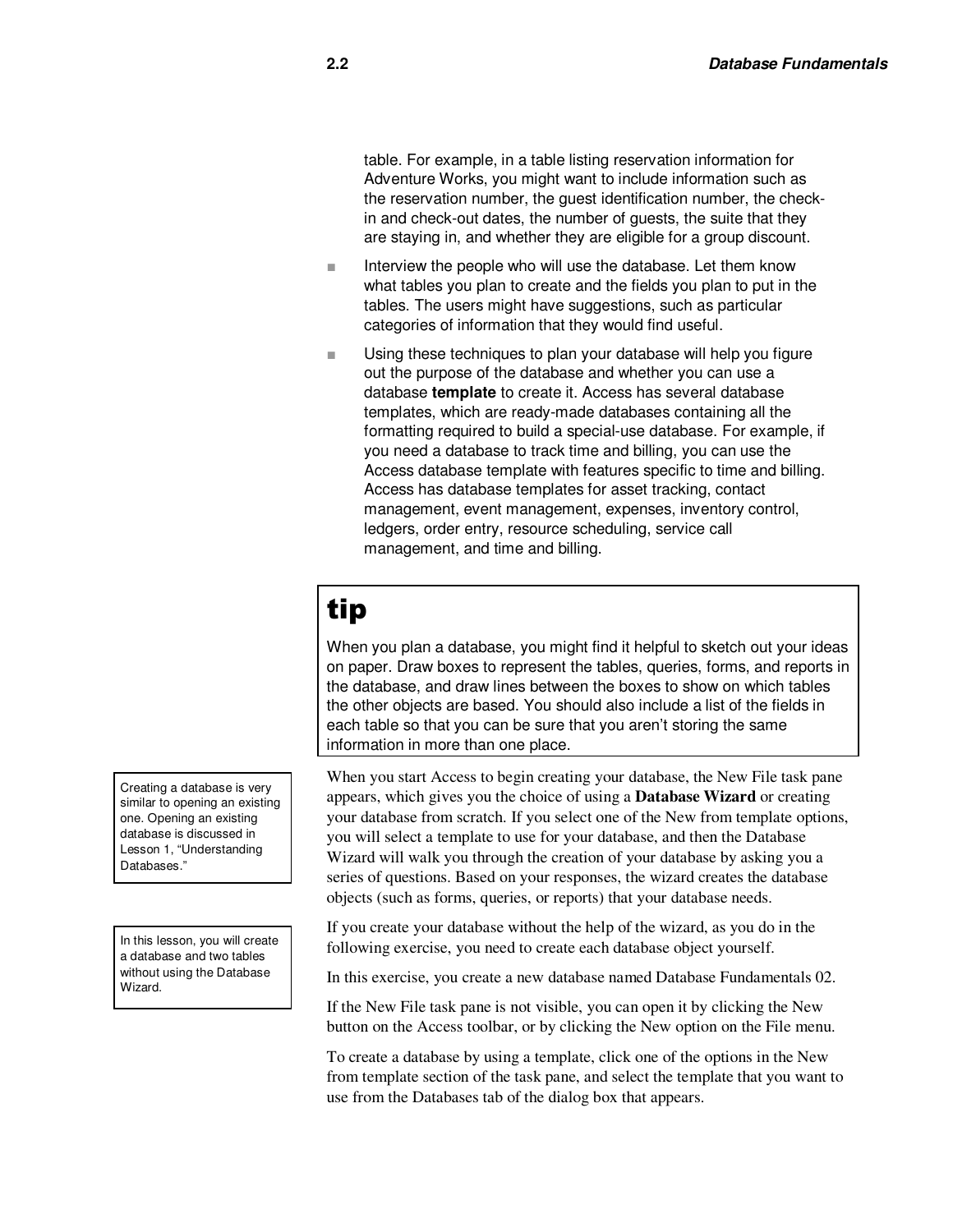**1** With Access open, and the New File task pane visible, click the Blank Database option in the New section of the task pane.



The File New Database dialog box appears.

- **2** Click the Save In down arrow, click the icon for your hard disk, and double-click the Database Fundamentals Practice folder. Access will save the new database in the Database Fundamentals Practice folder.
- **3** In the File Name box, delete the existing text, and type **Database Fundamentals 02**.



**4** Click Create.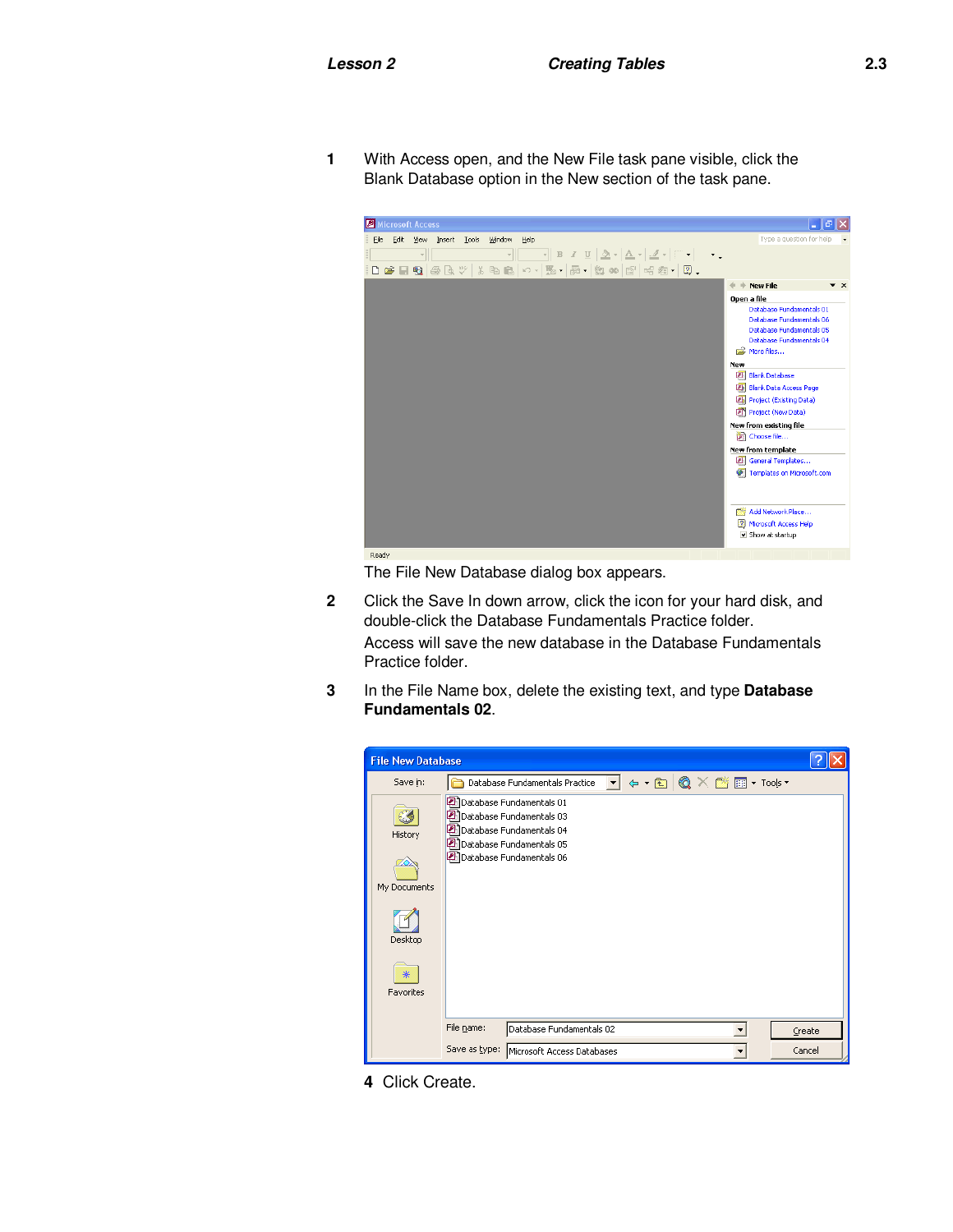Access saves the Database Fundamentals 02 database in the Database Fundamentals Practice folder. The Database window for the Database Fundamentals 02 database appears with Tables already selected on the Objects bar.

| $\begin{tabular}{ c c c c c } \hline $\Delta$ & $\Delta$ & $\Delta$ \\ \hline $\Delta$ & $\Delta$ & $\Delta$ & $\Delta$ \\ \hline $\Delta$ & $\Delta$ & $\Delta$ & $\Delta$ \\ \hline $\Delta$ & $\Delta$ & $\Delta$ & $\Delta$ \\ \hline $\Delta$ & $\Delta$ & $\Delta$ & $\Delta$ \\ \hline $\Delta$ & $\Delta$ & $\Delta$ & $\Delta$ \\ \hline $\Delta$ & $\Delta$ & $\Delta$ & $\Delta$ \\ \hline $\Delta$ & $\Delta$ & $\Delta$ & $\Delta$ \\ \hline $\Delta$ & $\Delta$ & $\Delta$ & $\Delta$ \\ \hline $\Delta$ & $\Delta$ & $\Delta$ & $\Delta$ \\ \hline $\Delta$ & $\Delta$ & $\Delta$ & $\$<br>i Open M Design <sup>*</sup> Mew<br>Objects<br>Create table in Design view<br>₽<br>ॻ<br>Create table by using wizard<br>Tables<br>團 |
|-----------------------------------------------------------------------------------------------------------------------------------------------------------------------------------------------------------------------------------------------------------------------------------------------------------------------------------------------------------------------------------------------------------------------------------------------------------------------------------------------------------------------------------------------------------------------------------------------------------------------------------------------------------------------------------------------------------------------------------------------|
|                                                                                                                                                                                                                                                                                                                                                                                                                                                                                                                                                                                                                                                                                                                                               |
|                                                                                                                                                                                                                                                                                                                                                                                                                                                                                                                                                                                                                                                                                                                                               |
|                                                                                                                                                                                                                                                                                                                                                                                                                                                                                                                                                                                                                                                                                                                                               |
| ॻ<br>Create table by entering data<br>團<br>Queries                                                                                                                                                                                                                                                                                                                                                                                                                                                                                                                                                                                                                                                                                            |
| 闇<br>Forms                                                                                                                                                                                                                                                                                                                                                                                                                                                                                                                                                                                                                                                                                                                                    |
| ¦ –<br>Reports                                                                                                                                                                                                                                                                                                                                                                                                                                                                                                                                                                                                                                                                                                                                |
| 僃<br>Pages                                                                                                                                                                                                                                                                                                                                                                                                                                                                                                                                                                                                                                                                                                                                    |
| 暠<br>Macros                                                                                                                                                                                                                                                                                                                                                                                                                                                                                                                                                                                                                                                                                                                                   |
| æ<br>Modules                                                                                                                                                                                                                                                                                                                                                                                                                                                                                                                                                                                                                                                                                                                                  |
| Groups                                                                                                                                                                                                                                                                                                                                                                                                                                                                                                                                                                                                                                                                                                                                        |
| Favorites                                                                                                                                                                                                                                                                                                                                                                                                                                                                                                                                                                                                                                                                                                                                     |
|                                                                                                                                                                                                                                                                                                                                                                                                                                                                                                                                                                                                                                                                                                                                               |

# tip

Naming conventions for an Access database file follow those for Microsoft Windows files. A file name can contain up to 215 characters including spaces, but creating a file name that long is not recommended. File names cannot contain the following characters:  $\sqrt{$ : \* ? " < > |. The extension for an Access database file is *.mdb*.

### Creating a Table Using the Table Wizard

After you've created a database, you'll need to create some tables to hold the data in the database. The easiest way to create a table is to use the Table Wizard, which steps you through the process of creating a table.

The Table Wizard offers two categories of tables: Business and Personal. The Business category contains templates for common tables such as Customers, Employees, and Products. Among the options in the Personal category are Household Inventory, Recipes, Plants, and Exercise Log. Each sample table contains many fields that you can use for the table. For example, in the Addresses table, you can select from fields for first name, last name, postal code, home phone, work phone, and e-mail address. To add a field to your table, you just click the field that you want.

When you use the Table Wizard to create a table, you can select fields from a number of different sample tables.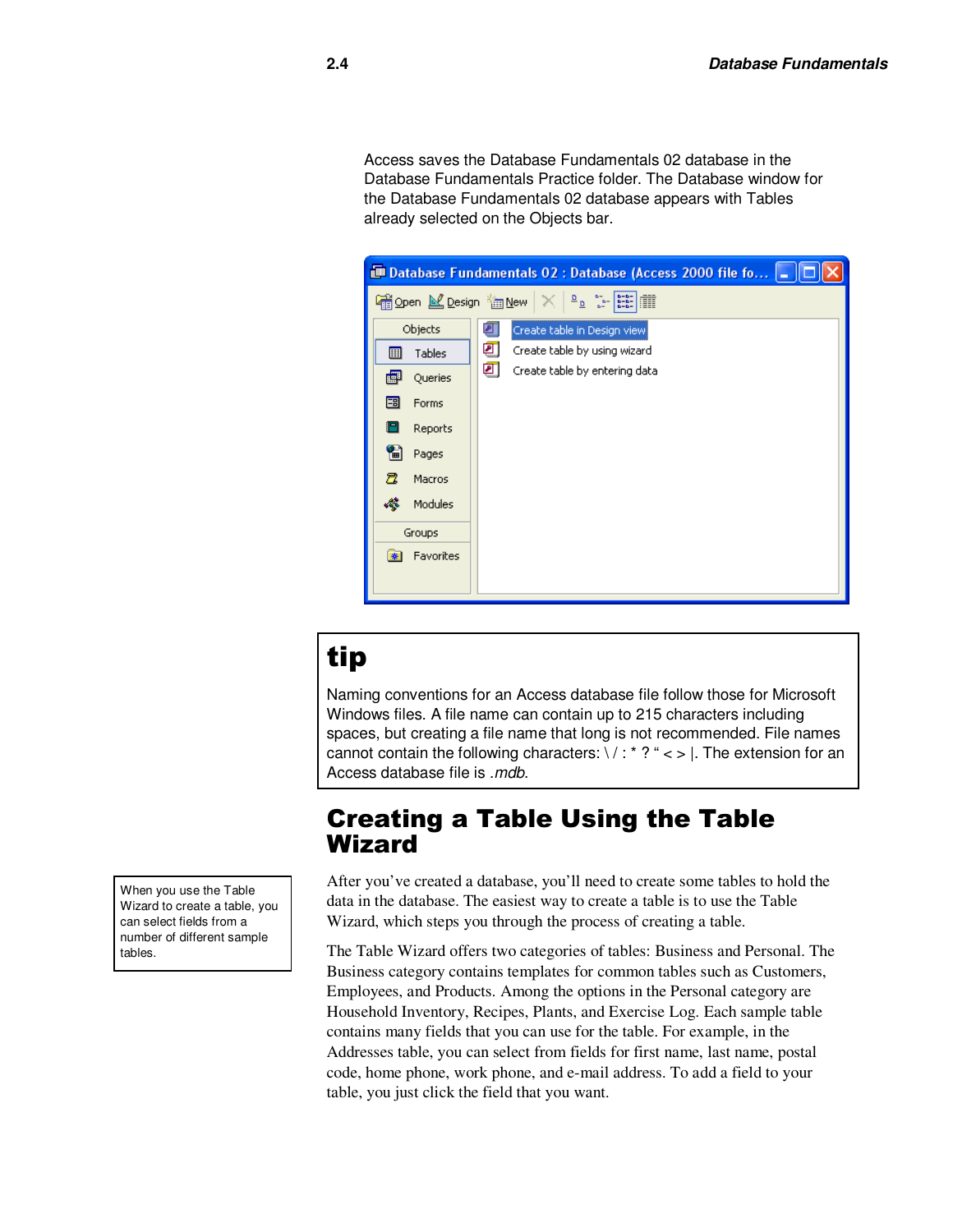The Table Wizard also prompts you to select a **primary key** field for the table. A primary key is a field that uniquely identifies each record in a table. For example, a social security number in an employee database could serve as a primary key because it uniquely identifies each employee; no two employees can have the same social security number.

To understand the value of a primary key, consider the employees at Adventure Works. It is quite possible that the resort could hire two people with exactly the same name, such as John Smith. With a primary key field, each John Smith will have his own employee identification number. One might have employee ID H110 and the other could have employee ID M220. You would then use the employee ID instead of the last name to keep track of data for each John Smith.

In this exercise, you create a table called tblSuppliers, which will contain information about the companies that supply materials and services to Adventure Works.

**1** Double-click Create table by using wizard. The first Table Wizard dialog box appears.

| Table Wizard                                                                                                                                                                                                                                                                          |                                                                        |                         |  |  |  |  |
|---------------------------------------------------------------------------------------------------------------------------------------------------------------------------------------------------------------------------------------------------------------------------------------|------------------------------------------------------------------------|-------------------------|--|--|--|--|
| Which of the sample tables listed below do you want to use to create your table?                                                                                                                                                                                                      |                                                                        |                         |  |  |  |  |
| After selecting a table category, choose the sample table and sample fields you want to include<br>in your new table. Your table can include fields from more than one sample table. If you're not<br>sure about a field, go ahead and include it. It's easy to delete a field later, |                                                                        |                         |  |  |  |  |
| G<br>Business                                                                                                                                                                                                                                                                         | Sample Fields:                                                         | Fields in my new table: |  |  |  |  |
| C Personal                                                                                                                                                                                                                                                                            | MailingListID<br>Prefix                                                | $\geq$                  |  |  |  |  |
| Sample Tables:                                                                                                                                                                                                                                                                        | FirstName<br>MiddleName                                                | >>                      |  |  |  |  |
| Mailing List<br>٠<br>Contacts<br>Ξ<br>Customers<br><b>Employees</b><br>Products<br>Orders                                                                                                                                                                                             | LastName<br>Suffix<br>Nickname<br>Title<br>OrganizationName<br>Address | Rename Field            |  |  |  |  |
|                                                                                                                                                                                                                                                                                       | Cancel<br>$<$ Back                                                     | Next ><br>Finish        |  |  |  |  |

- **2** In the Sample Tables list, scroll down, and click Suppliers. The possible fields for the Suppliers table appear in the Sample Fields list, with the SupplierID field already selected.
- **3** Click the > (Add) button.

The SupplierID field moves to the Fields in my new table list, and Access selects the SupplierName field, as shown in the illustration on the following page.

Click the >> (Add All) button to add all the fields in the Sample Fields list to the Fields in my new table list.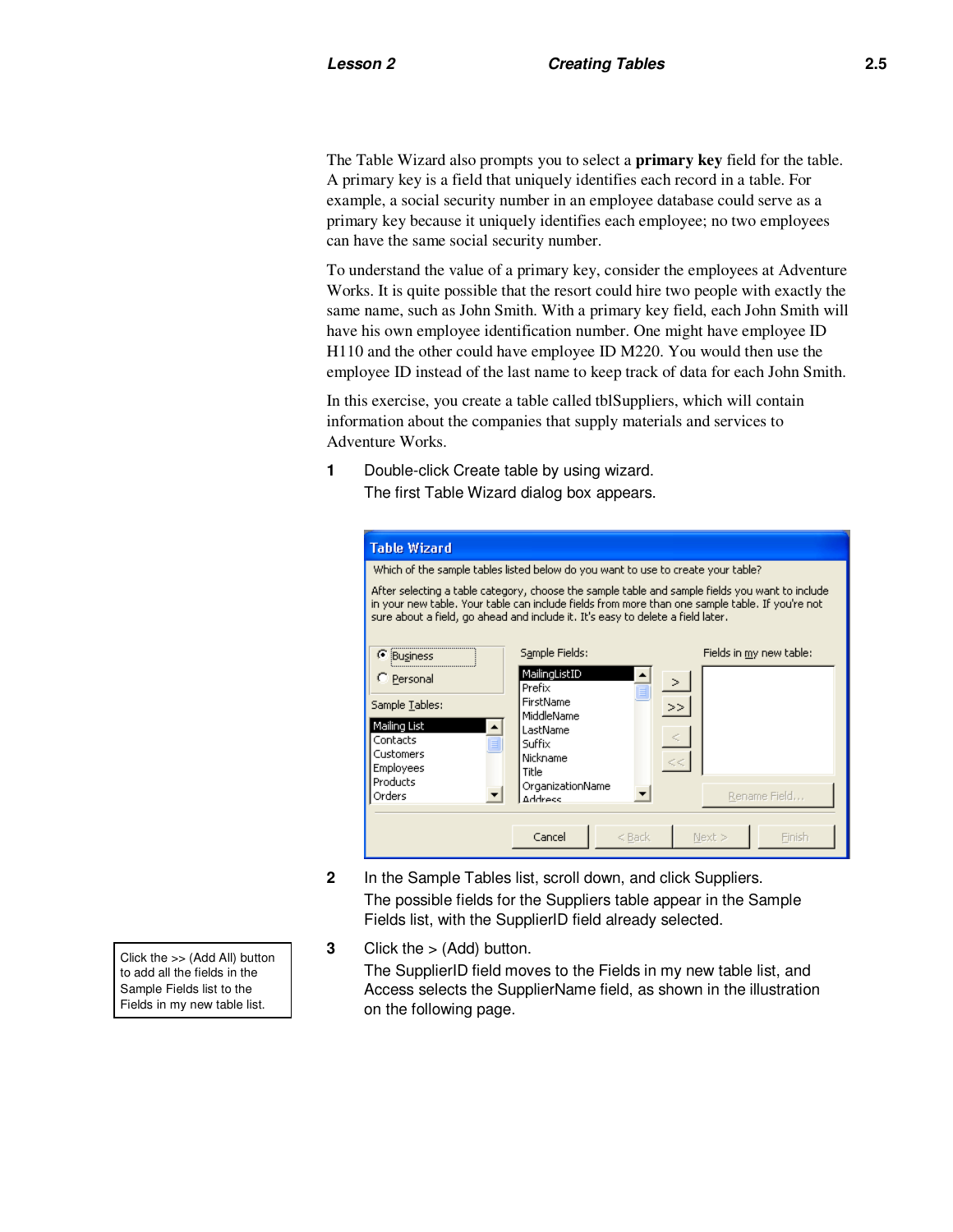

**4** Click the > (Add) button.

The SupplierName field moves to the Fields in my new table list.

**5** Click Address, and click the > (Add) button.

 The Address field moves to the Fields in my new table list, and Access selects the City field.

**6** Click the > (Add) button.

The City field moves to the Fields in my new table list, and Access selects the Postal Code field.

**7** Repeat step 6 to add the PostalCode and StateOrProvince fields to the Fields in my new table list.

| <b>Table Wizard</b>                                                                                                                                                                                                                                                                   |                               |        |                                   |        |  |  |
|---------------------------------------------------------------------------------------------------------------------------------------------------------------------------------------------------------------------------------------------------------------------------------------|-------------------------------|--------|-----------------------------------|--------|--|--|
| Which of the sample tables listed below do you want to use to create your table?                                                                                                                                                                                                      |                               |        |                                   |        |  |  |
| After selecting a table category, choose the sample table and sample fields you want to include<br>in your new table. Your table can include fields from more than one sample table. If you're not<br>sure about a field, go ahead and include it. It's easy to delete a field later. |                               |        |                                   |        |  |  |
| <b>6</b> Business                                                                                                                                                                                                                                                                     | Sample Fields:                |        | Fields in my new table:           |        |  |  |
| C Personal                                                                                                                                                                                                                                                                            | SupplierID<br>SupplierName    | $\sum$ | SupplierID<br><b>SupplierName</b> |        |  |  |
| Sample Tables:                                                                                                                                                                                                                                                                        | ContactName<br>ContactTitle   | >      | Address<br>City                   |        |  |  |
| Order Details<br>$\hat{\phantom{a}}$<br>Suppliers                                                                                                                                                                                                                                     | Address                       | $\leq$ | PostalCode                        |        |  |  |
| Ξ<br>Categories                                                                                                                                                                                                                                                                       | City<br>PostalCode            | <<     | StateOrProvince                   |        |  |  |
| Payments<br>Invoices                                                                                                                                                                                                                                                                  | StateOrProvince               |        |                                   |        |  |  |
| <b>Invoice Details</b>                                                                                                                                                                                                                                                                | Country/Region<br>PhoneNumber |        | Rename Field                      |        |  |  |
|                                                                                                                                                                                                                                                                                       | Cancel<br>$<$ Back            |        | Next >                            | Finish |  |  |

If you want the StateOrProvince field to appear before the PostalCode field in the finished table, add the StateOrProvince field to the Fields in my new table list before adding the PostalCode field.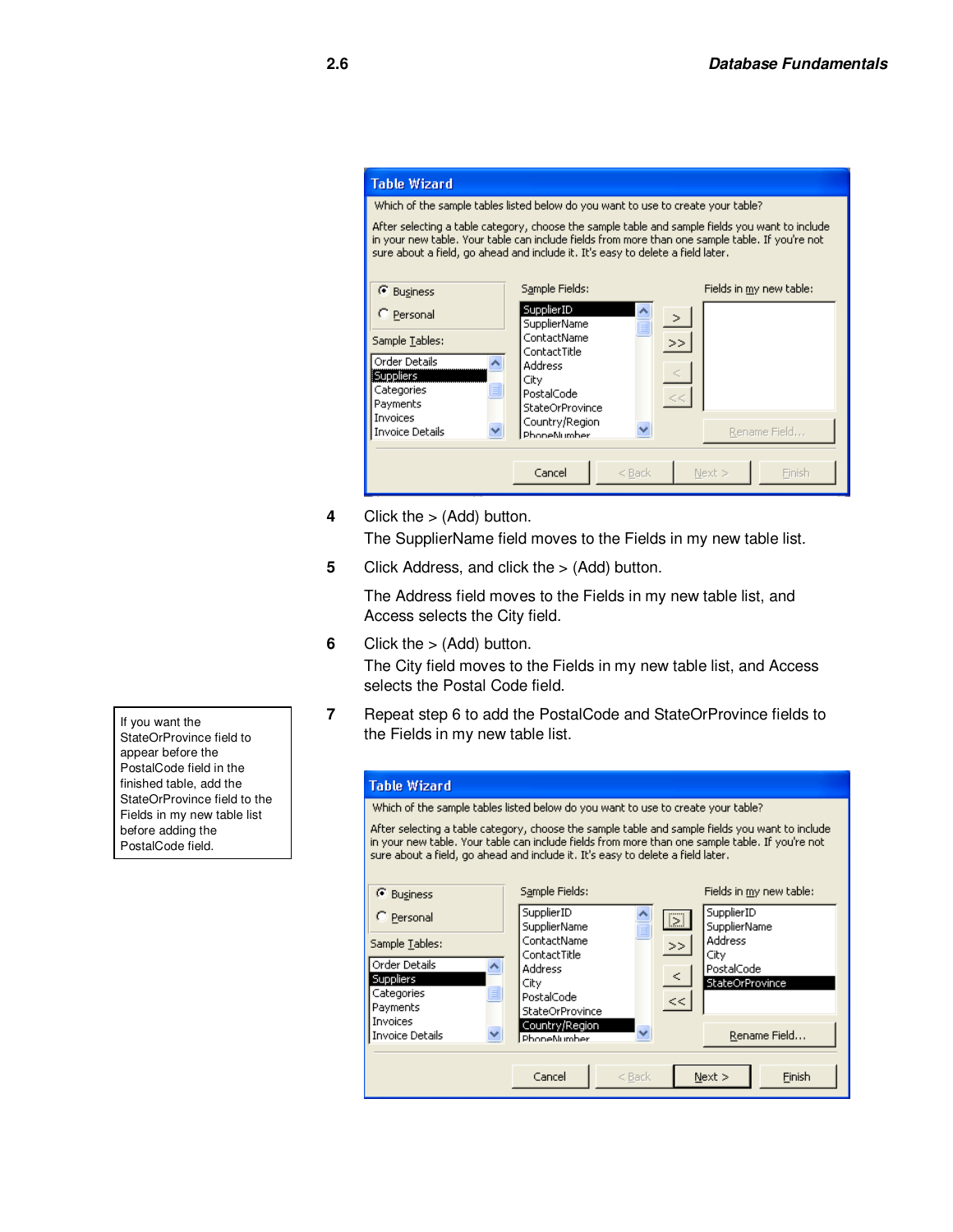**8** Click Next.

The next Table Wizard dialog box appears.



**9** In the What do you want to name your table? box, delete the existing text, type **tblSuppliers**, and then verify that the Yes, set a primary key for me option is selected.

#### **10** Click Next.

The next Table Wizard dialog box appears.

| <b>Table Wizard</b>                     |                                                                        |  |  |  |  |
|-----------------------------------------|------------------------------------------------------------------------|--|--|--|--|
|                                         | That's all the information the wizard needs to create your table.      |  |  |  |  |
|                                         | After the wizard creates the table, what do you want to do?            |  |  |  |  |
|                                         | C.<br>Modify the table design.                                         |  |  |  |  |
|                                         | F Enter data directly into the table.                                  |  |  |  |  |
|                                         | C Enter data into the table using a form the wizard creates<br>for me. |  |  |  |  |
| Display Help on working with the table. |                                                                        |  |  |  |  |
|                                         | Cancel<br>Finish<br>$<$ Back<br>Next >                                 |  |  |  |  |

- **11** Verify that the Enter data directly into the table option is selected and the Display Help on working with the table check box is cleared.
- **12** Click Finish.

The new table, tblSuppliers, appears in Datasheet view.

If you want to manually choose the primary key field for your table, click the No, I'll set the primary key option. The next Table Wizard dialog box that you see will help you choose the primary key.

If the Display Help on working with the table check box is selected, Access Help will open when the table is created.

The Supplier ID field is the primary key field that was created by Access. The AutoNumber data type is discussed in the next section of this lesson.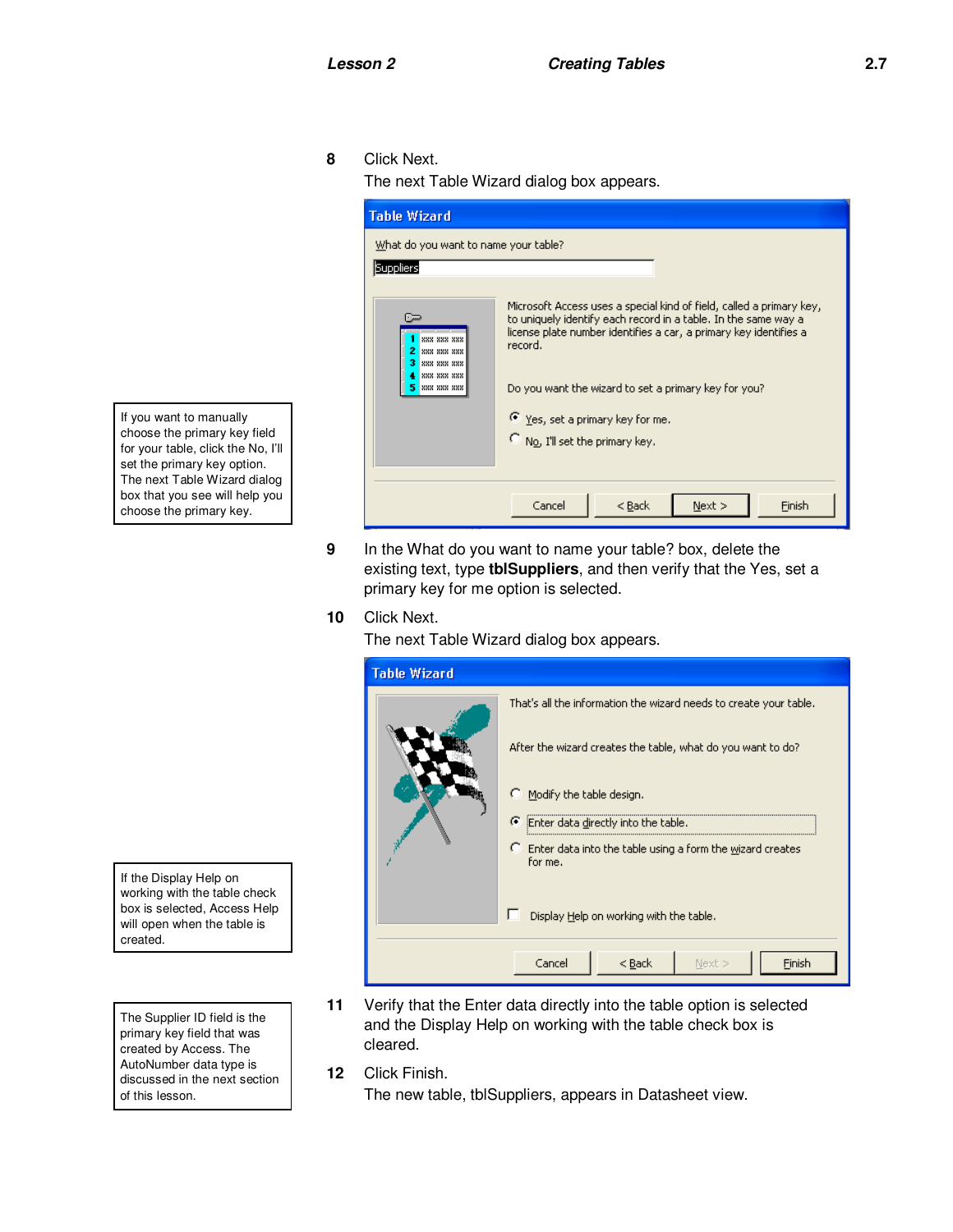| <b>■ tblSuppliers : Table</b> |              |               |         |      |  |                              |
|-------------------------------|--------------|---------------|---------|------|--|------------------------------|
|                               | Supplier ID  | Supplier Name | Address | City |  | Postal Code   State/Province |
|                               | 'AutoNumber) |               |         |      |  |                              |

**13** On the Table Datasheet toolbar, click the View button. The table appears in Design view.

| <b>田 tblSuppliers: Table</b>                                                  |                                                                 |                                                                                                               |              |
|-------------------------------------------------------------------------------|-----------------------------------------------------------------|---------------------------------------------------------------------------------------------------------------|--------------|
| <b>Field Name</b>                                                             | Data Type                                                       | Description                                                                                                   |              |
| <b>81 SupplierID</b>                                                          | AutoNumber                                                      |                                                                                                               |              |
| SupplierName                                                                  | Text                                                            |                                                                                                               |              |
| Address                                                                       | Text                                                            |                                                                                                               |              |
| City                                                                          | Text                                                            |                                                                                                               |              |
| PostalCode                                                                    | Text                                                            |                                                                                                               |              |
| StateOrProvince                                                               | Text                                                            |                                                                                                               | $\checkmark$ |
|                                                                               |                                                                 | <b>Field Properties</b>                                                                                       |              |
| General<br>Lookup<br>Field Size<br>New Values<br>Format<br>Caption<br>Indexed | Long Integer<br>Increment<br>Supplier ID<br>Yes (No Duplicates) | A field name can be up<br>to 64 characters long,<br>including spaces.<br>Press F1 for help on<br>field names. |              |

14 Click the Close button in the top-right corner of tblSuppliers. The table closes. Note that tblSuppliers appears in the list of table names in the Database window.

### About Spaces in Field Names

In the previous exercise, you might have noticed that in Datasheet view, field names appear with spaces and in Design view, field names do not have spaces. Why is this?

In general, Access allows spaces in field names, but not all database programs do. Therefore, in case you ever need to transfer data from Access to another application, you should avoid spaces in field names. You should also avoid spaces if you plan to use macros, programs, or Microsoft Visual Basic with your Access database. Because of these limitations, this book doesn't use spaces in field names.

The reason that you see spaces in the field names in Datasheet view is because each field also has a **caption**, which is used instead of the field name. Fields do not need captions, but if there is a caption, it appears at the top of the field column—instead of the field name—when the table is in Datasheet view. For example, in the illustration for step 13 of the previous exercise, the field name *SupplierID* doesn't have spaces, and if you look in the Field Properties section of the Table Design view window, you'll see that the caption for the field is

Access places a key icon next to the SupplierID field name to indicate that it is the primary key field. The field names that appeared from left to right in Datasheet view appear from top to bottom in the Field Name column.

Although most of the captions used in this book are similar to the field names (SupplierID versus Supplier ID), captions can contain up to 2048 characters and don't have to contain any of the same information as the field name. For example, the field name could be *Data1* and the caption could be *Results for May 1999*.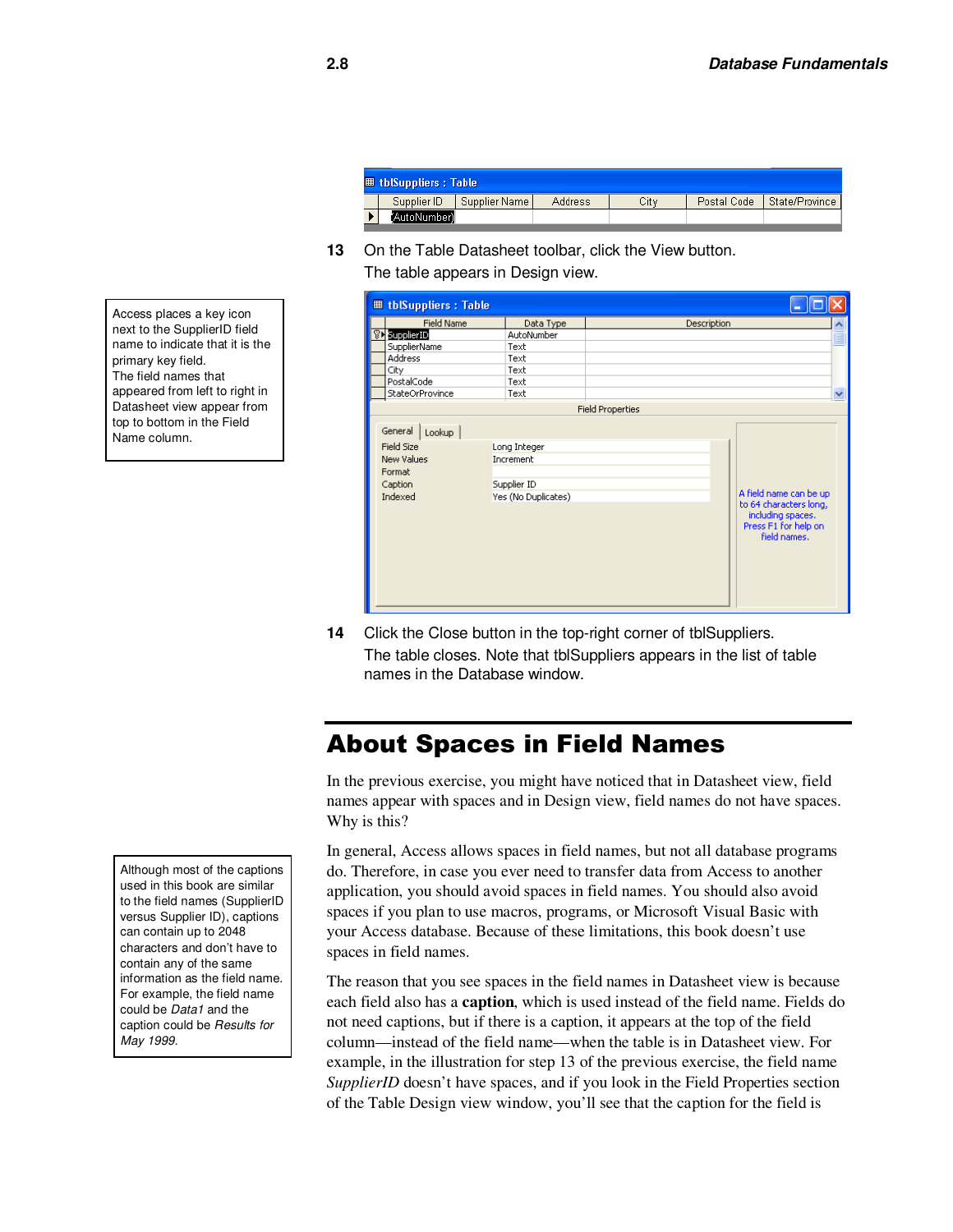*Supplier ID*, with a space. When the table appears in Datasheet view, as it does in step 12, the caption (with a space) appears instead of the field name.

When you create a table by using the Table Wizard, the wizard creates captions that include spaces. When you create a table from scratch, as you will in the next exercise, captions appear only if you create them.

### Creating and Modifying a Table in Design View

Although the Table Wizard provides a simple way to create a table, you might need to create a table from scratch if the wizard does not provide the fields that you need. For example, to create a table that keeps track of the suites at Adventure Works, you need to build the table from scratch because there isn't a template in the Table Wizard that contains the fields that you will need, such as the type of suite or the suite price. When you create a table from scratch, you determine the field names.

Certain characters are not permitted in field names. They are:

- . Period
- ! Exclamation point
- [ ] Left and right brackets
- ' Left single quotation mark

Field names can be up to 64 characters long, but you should avoid using particularly long field names. Long field names are harder for users to read because the entire field name isn't visible without resizing the column. In addition, long field names make the table difficult to fit on one screen when viewed in Datasheet view.

You must also give each field a **data type**, which controls the type of data that can be entered into the field and helps to prevent inaccurate entries in a field. For example, if you have a telephone number field and give it the data type *Number,* users will be able to enter only numbers, not letters or symbols, into that field. Some data types automatically format the data in a field. For example, if you give a field the data type *Currency*, Access formats numbers entered into that field as monetary values with two decimal places and a dollar sign.

The data type **AutoNumber** is a special kind of data type that can be used to create a primary key field for a table. The data in an AutoNumber field is generated by Access whenever a new record is added to a table. For example, if you number each resort reservation as it comes in, you could use the AutoNumber field to automatically generate the number for the next reservation.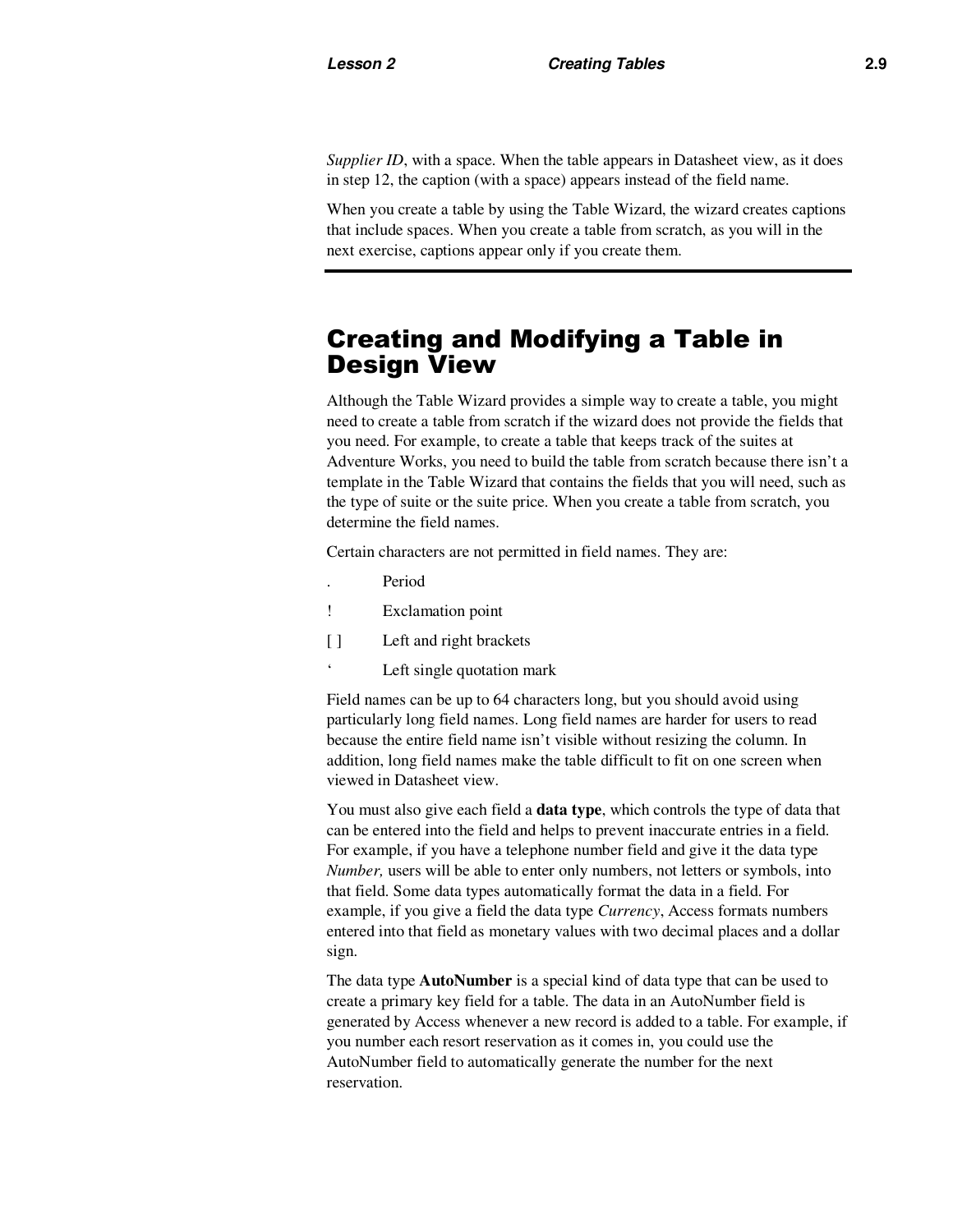The following table lists the available data types for each field, the type of data that can be entered into each field, and the number of allowable characters. Text is the default data type for new fields.

| Data Type  | <b>Allowable Field Values</b>                                                                  | <b>Character Storage</b>                                   |
|------------|------------------------------------------------------------------------------------------------|------------------------------------------------------------|
| Text       | Alphanumeric characters<br>(letters of the alphabet and<br>numbers)                            | Up to 255 characters                                       |
| Memo       | Alphanumeric characters<br>(similar to the Text data type,<br>but with more characters)        | Up to 64,000 characters                                    |
| Number     | Numeric values                                                                                 | 1, 2, 4, or 8 bytes,<br>depending on the numeric<br>format |
| Date/Time  | Numeric values                                                                                 | 8 bytes                                                    |
| Currency   | Numeric values                                                                                 | 8 bytes                                                    |
| AutoNumber | Sequential numbers that<br>Access automatically creates<br>each time a new record is<br>added  | 4 bytes                                                    |
| Yes/No     | Yes/No, True/False On/Off<br>values                                                            | 1 bit (1/8 byte)                                           |
| OLE Object | OLE (Object Linking and<br>Embedding) objects that<br>interact with Visual Basic               | Up to 1 gigabyte                                           |
| Hyperlink  | Web addresses, Internet<br>addresses, or links to other<br>database objects or<br>applications | Up to 64,000 characters                                    |
| Lookup     | Values from another table or<br>list                                                           | Typically 4 bytes                                          |

When you create or modify fields, a **row selector** appears to the left of the field. If the field is the primary key field for the table, a key symbol appears next to the row selector. To make a field the primary key, click the Primary Key button on the Table Design toolbar. You can choose only one primary key field per table.

A bit represents a single binary digit (a 1 or 0 value) that is used to represent data and program instructions internally within a computer's memory and processor. Typically, 8 bits (for example, 00101011) equal 1 byte, which numerically represents a single character of data, such as the letter "A" or the number "5." Hyperlinks are discussed later in this lesson. The Lookup Wizard is discussed in Lesson 3, "Working with Tables."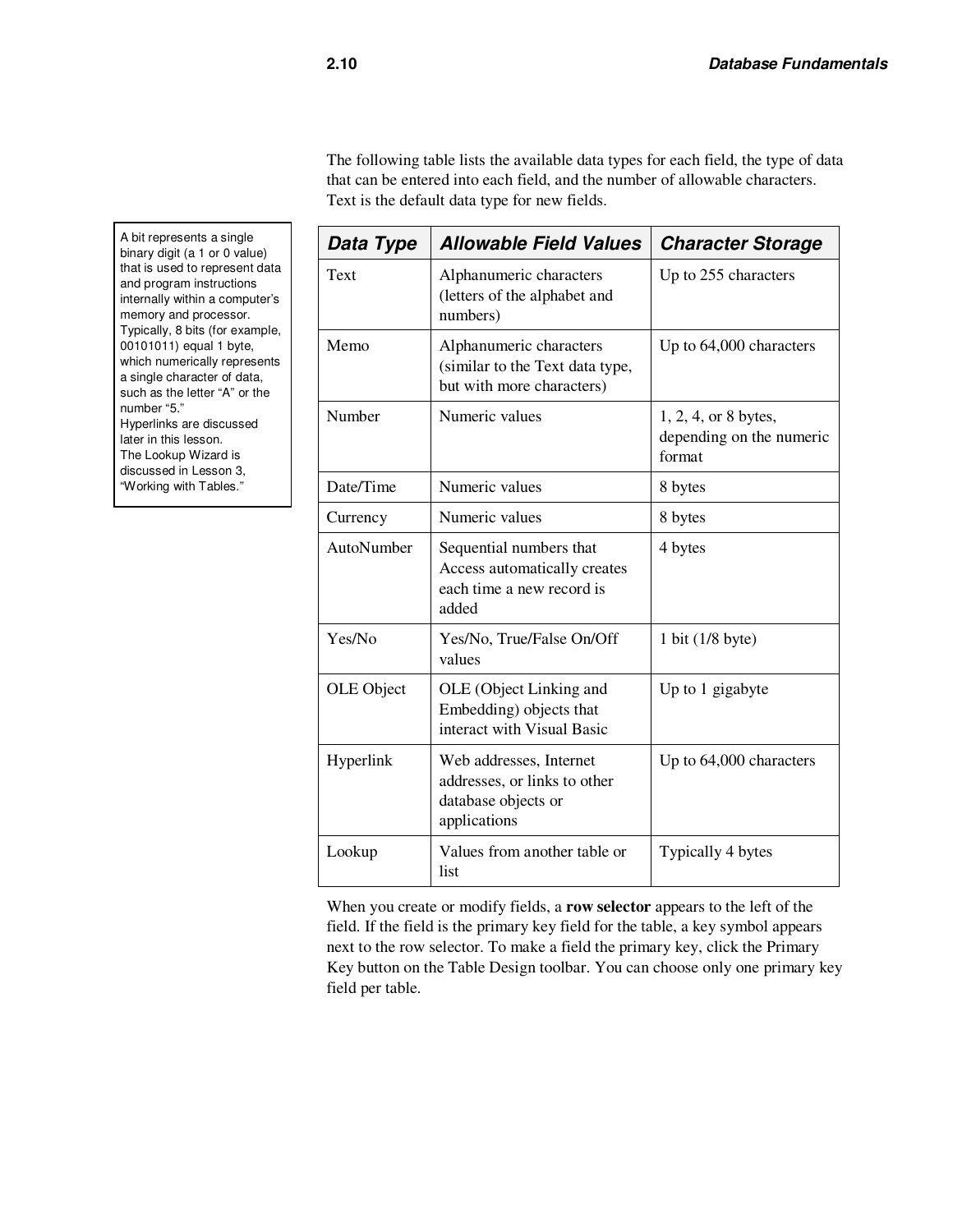In this exercise, you create a new table, tblSuites, to keep track of the suites at Adventure Works.

**1** Double-click Create table in Design view.

A blank table appears in Design view, with the insertion point already in the first cell in the Field Name column.

| <b>Ⅲ Table1: Table</b> |           |                                                                                                            |   |  |  |
|------------------------|-----------|------------------------------------------------------------------------------------------------------------|---|--|--|
| Field Name             | Data Type | Description                                                                                                | ۸ |  |  |
|                        |           |                                                                                                            |   |  |  |
|                        |           |                                                                                                            |   |  |  |
|                        |           |                                                                                                            |   |  |  |
|                        |           |                                                                                                            |   |  |  |
|                        |           |                                                                                                            |   |  |  |
|                        |           |                                                                                                            | v |  |  |
|                        |           | <b>Field Properties</b>                                                                                    |   |  |  |
| General<br>Lookup      |           | A field name can be up to<br>64 characters long,<br>including spaces, Press F1<br>for help on field names, |   |  |  |

#### **2** Type **SuiteID**.

- **3** On the Table Design toolbar, click the Primary Key button. A primary key symbol appears to the left of the SuiteID row, designating SuiteID as the primary key field. Text appears as the default data type.
- **4** In the Data Type column, click in the first cell, click the down arrow that appears, and then click AutoNumber. The numbers in the SuiteID field will be generated by Access.
- **5** In the Field Name column, click in the next blank cell, type **SuiteType**, and then press Tab. Access selects the next blank cell in the Data Type column, a down arrow appears, and Text appears as the default data type. Text is the correct data type for this field.
- **6** In the Field Name column, click in the next blank cell, type **SuiteRate**, and then press Tab. Access selects the next blank cell in the Data Type column, a down arrow appears, and Text appears as the default data type.
- **7** Click the down arrow, and click Currency. Access will format data entered into the SuiteRate field as currency, with a dollar sign and two decimal places.

To remove the primary key designation from a field, click in the row for the field, and click the Primary Key button.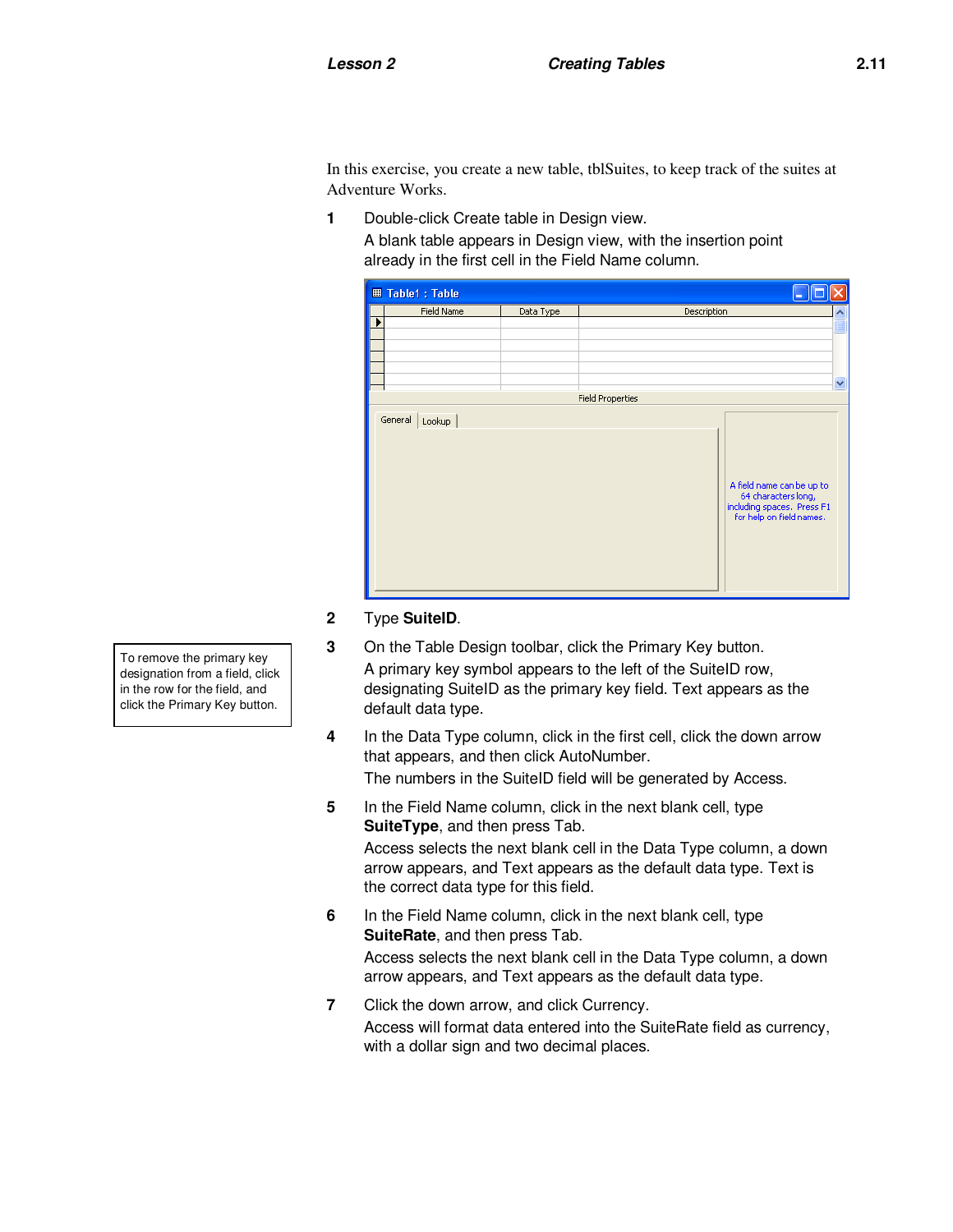**8** On the Table Design toolbar, click the Save button. The Save As dialog box appears.

| Table Name: |        |
|-------------|--------|
| Table1      | ОК     |
|             | Cancel |

- **9** Type **tblSuites**, and click OK. Access saves the table as tblSuites.
- **10** On the Table Design toolbar, click the View button. The table appears in Datasheet view.

| <b>田 tblSuites: Table</b> |                      |           |           |  |  |  |
|---------------------------|----------------------|-----------|-----------|--|--|--|
|                           | SuitelD              | SuiteType | SuiteRate |  |  |  |
|                           | AutoNumber)          |           | \$0.00    |  |  |  |
|                           |                      |           |           |  |  |  |
|                           |                      |           |           |  |  |  |
|                           |                      |           |           |  |  |  |
|                           | Record: 14<br>of $1$ |           |           |  |  |  |

### Adding Hyperlinks to a Table

One of the choices for the data type for a field is a hyperlink. A **hyperlink** lets table fields hold links to sites or Web pages on the Internet or a company intranet. When a user clicks a hyperlink, his or her Web browser starts and displays the page to which the link points. For example, if Adventure Works has a table that keeps track of the vendors that it regularly uses, the table could include a hyperlink to each vendor's Web site.

To place a hyperlink in a field, you must set the field's data type to Hyperlink, and type the Web or intranet address—such as www.microsoft.com—into the table in Datasheet view. To add a hyperlink to a table:

- **1** With the table open in Design view, click in the Data Type cell for the field where you want the hyperlink.
- **2** Click the down arrow that appears, and click Hyperlink.
- **3** On the Table Design toolbar, click the View button to display the table in Datasheet view. When you are prompted to save changes, click Yes.

When typing the Web or intranet address, you don't have to include *http://* at the beginning of the address.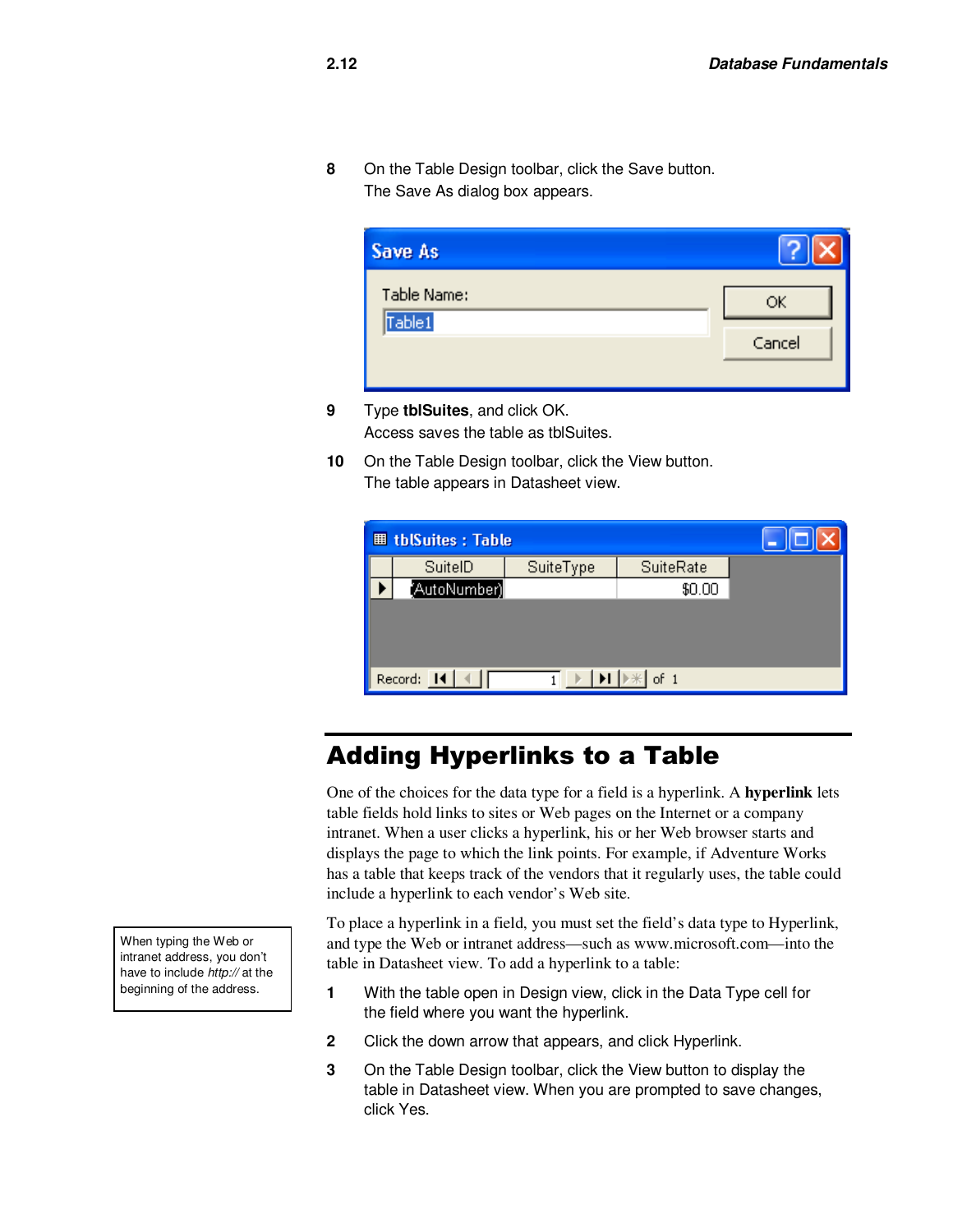- **4** Click in the first record for the field set to Hyperlink.
- **5** Type the Web or intranet address.

# Adding Fields to Tables

After creating tblSuites, which keeps track of the guest suites at Adventure Works, you decide to add three new fields to the table: a Building field (which will designate the name of the building that the suite is in), a #ofOccupants field (which will specify how many people can stay in the suite), and a Notes field (which will hold notes about the suites, such as repairs that need to be made). The process for adding fields to an existing table is similar to the process for adding fields to a new table, which you did in the previous exercise.

In this exercise, you add the Building, #ofOccupants, and Notes fields to tblSuites.

**1** On the Table Datasheet toolbar, click the View button. tblSuites appears in Design view.

|    | <b>囲 tblSuites: Table</b>                                                                                                                            |                                                |                         |                                                                                                                                   |
|----|------------------------------------------------------------------------------------------------------------------------------------------------------|------------------------------------------------|-------------------------|-----------------------------------------------------------------------------------------------------------------------------------|
|    | <b>Field Name</b>                                                                                                                                    | Data Type                                      | Description             |                                                                                                                                   |
| P. | SuiteID                                                                                                                                              | AutoNumber                                     |                         |                                                                                                                                   |
|    | SuiteType                                                                                                                                            | Text                                           |                         |                                                                                                                                   |
| ٠  | SuiteRate                                                                                                                                            | $\overline{\phantom{a}}$<br>Currency           |                         |                                                                                                                                   |
|    |                                                                                                                                                      |                                                |                         |                                                                                                                                   |
|    |                                                                                                                                                      |                                                |                         |                                                                                                                                   |
|    |                                                                                                                                                      |                                                |                         | $\checkmark$                                                                                                                      |
|    |                                                                                                                                                      |                                                | <b>Field Properties</b> |                                                                                                                                   |
|    | General<br>Lookup<br>Format<br>Decimal Places<br>Input Mask<br>Caption<br>Default Value<br>Validation Rule<br>Validation Text<br>Required<br>Indexed | Currency<br>Auto<br>$\overline{0}$<br>No<br>No |                         | The data type<br>determines the<br>kind of values that<br>users can store in<br>the field. Press<br>F1 for help on<br>data types. |

**2** In the Field Name column, click in the first blank cell, type **Building**, and press Tab.

Access selects the next blank cell in the Data Type column, a down arrow appears, and Text appears as the default data type. Text is the correct data type for this field.

**3** In the Field Name column, click in the next blank cell, type **#ofOccupants**, and press Tab.

Access selects the next blank cell in the Data Type column, a down arrow appears, and Text appears as the default data type.

If you want to add a field between fields that already exist, click in the row for the field that you want the new field to precede, and click the Insert Rows button on the Table Design toolbar.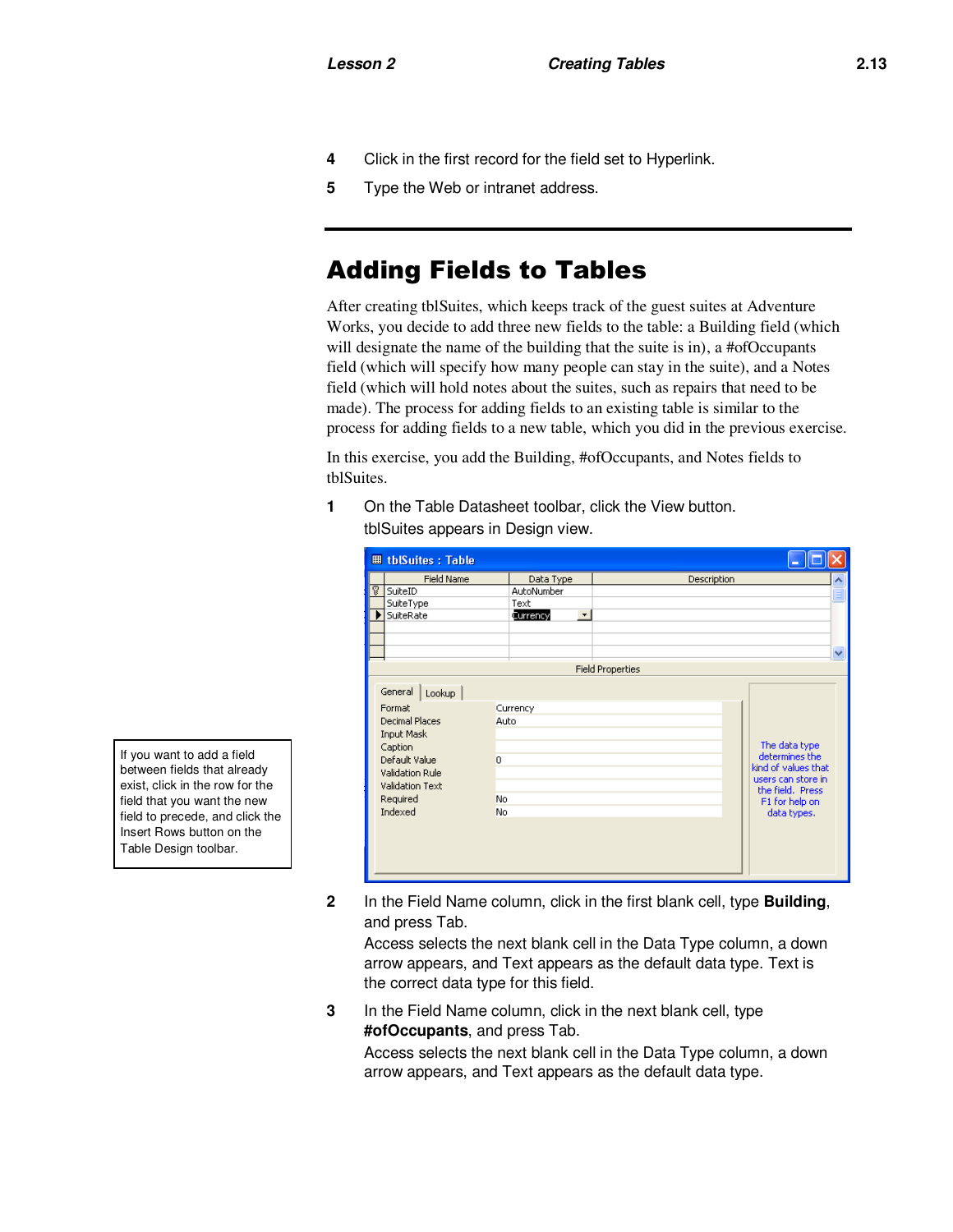- **4** Click the down arrow, and click Number. Number is the data type for the #ofOccupants field.
- **5** In the Field Name column, click in the next blank cell, type **Notes**, and press Tab.

Access selects the next blank cell in the Data Type column, a down arrow appears, and Text appears as the default data type.

**6** Click the down arrow, and click Memo. The Notes field has the data type of Memo.

| <b>Ⅲ tblSuites: Table</b>                                                                                                                                                                                       |                                                                   |                         |                                                                                                                                   |              |
|-----------------------------------------------------------------------------------------------------------------------------------------------------------------------------------------------------------------|-------------------------------------------------------------------|-------------------------|-----------------------------------------------------------------------------------------------------------------------------------|--------------|
| <b>Field Name</b>                                                                                                                                                                                               | Data Type                                                         | Description             |                                                                                                                                   |              |
| P<br>SuiteID                                                                                                                                                                                                    | AutoNumber                                                        |                         |                                                                                                                                   |              |
| SuiteType                                                                                                                                                                                                       | Text                                                              |                         |                                                                                                                                   |              |
| SuiteRate                                                                                                                                                                                                       | Currency                                                          |                         |                                                                                                                                   |              |
| Building                                                                                                                                                                                                        | Text                                                              |                         |                                                                                                                                   |              |
| #ofOccupants                                                                                                                                                                                                    | Number                                                            |                         |                                                                                                                                   |              |
| Notes                                                                                                                                                                                                           | Memo<br>٠                                                         |                         |                                                                                                                                   | $\checkmark$ |
|                                                                                                                                                                                                                 |                                                                   | <b>Field Properties</b> |                                                                                                                                   |              |
| General<br>Lookup<br>Format<br>Caption<br>Default Value<br>Validation Rule<br>Validation Text<br>Required<br>Allow Zero Length<br>Indexed<br>Unicode Compression<br><b>IME Mode</b><br><b>IME Sentence Mode</b> | No<br>Yes<br><b>No</b><br><b>Yes</b><br>No Control<br><b>None</b> |                         | The data type<br>determines the<br>kind of values that<br>users can store in<br>the field. Press<br>F1 for help on<br>data types. |              |

- **7** On the Table Design toolbar, click the Save button. Access saves tblSuites.
- **8** On the Table Design toolbar, click the View button.

The table appears in Datasheet view with the field names SuiteID, SuiteType, SuiteRate, Building, #ofOccupants, and Notes. There is no data in the table.

| <b>Ⅲ tblSuites: Table</b>                                                              |           |           |                 |              |       |
|----------------------------------------------------------------------------------------|-----------|-----------|-----------------|--------------|-------|
| SuitelD                                                                                | SuiteType | SuiteRate | <b>Building</b> | #ofOccupants | Notes |
| 'AutoNumber)                                                                           |           | \$0.00    |                 | 0            |       |
|                                                                                        |           |           |                 |              |       |
| Record: 14<br>$\left  \right $ $\left  \right $ $\left  \right $ $\left  \right $ of 1 |           |           |                 |              |       |

# Adding and Editing Records

So far in this lesson, you created a database, two tables for that database, and the fields for those tables. Now you need to put some data in the tables that you created. Data is entered into a table in Datasheet view by clicking in the cell where you want the data to go and typing the data into that cell.

Memo is selected as the data type for this field because Memo fields are not limited to 255 characters, as Text fields are.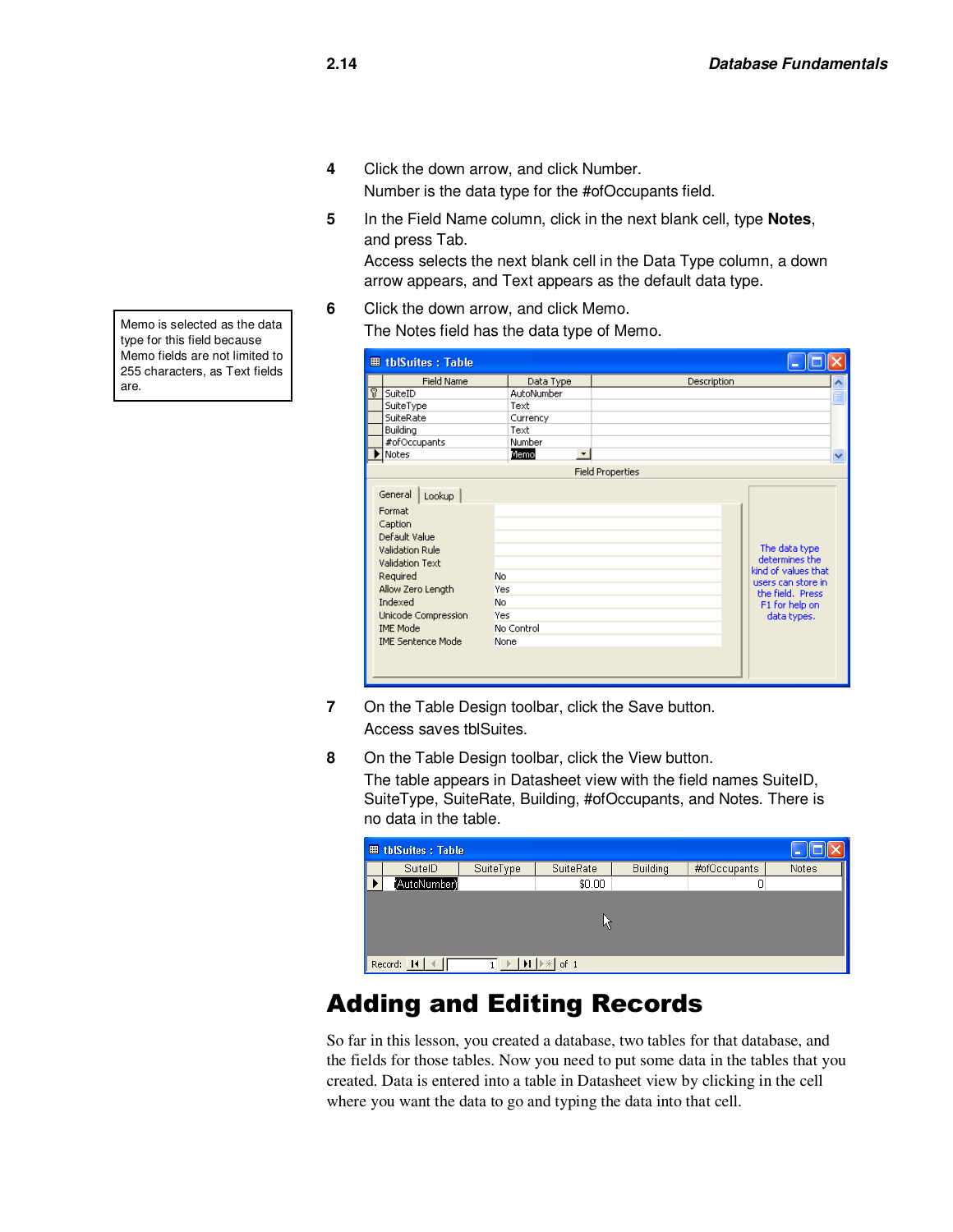To edit existing data in a table, click in the cell that you want to change, use traditional editing keys such as the Backspace key to delete text to the left of the insertion point and the Delete key to delete text to the right of the insertion point, and then type the new data. You can also select part or all of the entry with the mouse pointer and type, which deletes the selected data and replaces it with the new data.

When you select any part of a record to create or change, a **record selector** appears to the left of the record to show the current status of the record.

| <b>Record Selector</b> | <b>Status</b>                                                                                                                                                                                                                   |
|------------------------|---------------------------------------------------------------------------------------------------------------------------------------------------------------------------------------------------------------------------------|
|                        | The current record is selected, and the record has<br>been saved as it appears.                                                                                                                                                 |
|                        | This is a new record, into which you can enter<br>data.                                                                                                                                                                         |
|                        | You are editing this record, and changes aren't<br>saved yet.                                                                                                                                                                   |
|                        | This record is locked by another user; you cannot<br>edit it. Records become locked in a multi-user<br>environment—meaning more than one person can<br>use the database at a time—when another person is<br>editing the record. |

Access is different from most other Microsoft Office applications when it comes to saving changes. In most applications, you need to manually save your work as you go along. When entering data in Access objects, however, your work is saved by Access whenever you move to another record. This means that when you close a table, you will not be prompted to save changes because your changes will have already been saved. However, if you create a new object or make structural changes (such as adding new fields) to an existing object, you will need to manually save your work. Access will prompt you to save if you attempt to close an object to which you have done more than enter data.

In this exercise, you add three records to tblSuites and change the data in one of these records.

**1** In the SuiteType field, click in the first empty record, type **2BR**, and then press Tab.

Access selects the SuiteRate field in the first record.

- **2** Type **75**, and press Tab. Access selects the Building field in the first record.
- **3** Type **Lake View**, and press Tab. Access selects the #ofOccupants field in the first record.
- **4** Type **4**, and press Tab.

If the record selector box is empty, it means that no users are currently modifying the record. Individual records, instead of entire pages, are locked when another user edits them

Notice that the AutoNumber data type in the Suite ID field automatically gives the first record the Suite ID of 1.

Notice that Access automatically formats the data in the SuiteRate field in currency format as \$75.00.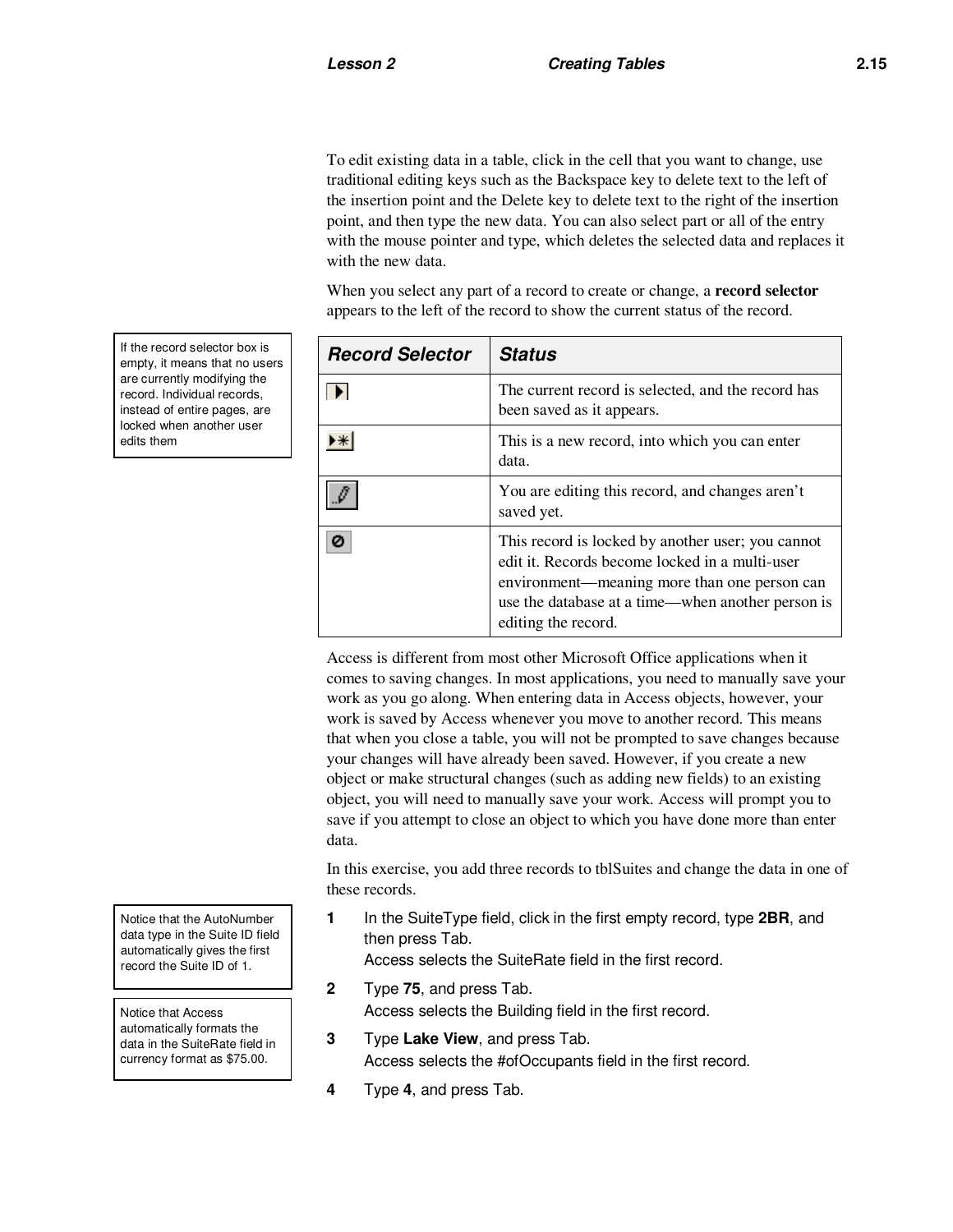Access selects the Notes field in the first record.

#### **5** Type **Corner room.**

The first record is complete.

| <b>Ⅲ tblSuites: Table</b> |                    |           |           |                 |              |               |  |  |
|---------------------------|--------------------|-----------|-----------|-----------------|--------------|---------------|--|--|
|                           | SuitelD            | SuiteType | SuiteRate | <b>Building</b> | #ofOccupants | Notes         |  |  |
| $\mathcal{I}$             |                    | 1 2BR     | \$75.00   | Lake View       |              | 4 Corner room |  |  |
| $\ast$                    | (AutoNumber)       |           | \$0.00    |                 | 0            |               |  |  |
|                           | Record: 14<br>of 1 |           |           |                 |              |               |  |  |

Each time you start a new record, the data in the previous record is saved.

previous steps to enter the following information into the record: SuiteType: **3BR** SuiteRate: **99**  Building: **Lake View**

**6** In the SuiteType field, click in the first blank record, and follow the

#ofOccupants: **6**

Leave the Notes field blank.

**7** In the SuiteType field, click in the first blank record, and follow the previous steps to enter the following information into the record:

SuiteType: **3BR** SuiteRate: **99** Building: **Mountain View**

#ofOccupants: **8**

Notes: **Has bunk beds in one bedroom** 

|                            | <b>Ⅲ tblSuites: Table</b>          |           |           |                 |              |               |  |  |
|----------------------------|------------------------------------|-----------|-----------|-----------------|--------------|---------------|--|--|
|                            | SuitelD                            | SuiteType | SuiteRate | <b>Building</b> | #ofOccupants | Notes         |  |  |
|                            |                                    | 1 2BR     | \$75.00   | Lake View       |              | 4 Corner room |  |  |
|                            |                                    | 2 3BR     | \$99.00   | Lake View       | 6            |               |  |  |
| $\mathbb{L}^{\mathscr{J}}$ |                                    | 33BR      | \$99.00   | Mountain View   | 8            | one bedroom   |  |  |
| ╹⋇                         | (AutoNumber)                       |           | \$0.00    |                 | α            |               |  |  |
| $*$ of 3                   |                                    |           |           |                 |              |               |  |  |
|                            | $\overline{\mathbf{3}}$<br>Record: |           |           |                 |              |               |  |  |

**8** In the first record, click in the SuiteType field, delete the existing text, type **1BR**, and then press Tab.

Access selects the text on the SuiteRate field.

**9** Delete the existing text, and then type **69**.

You will not be able to see all the text in the Notes field because the column is not wide enough. You will learn how to resize columns in Lesson 3, "Working with Tables."

If you want to cancel your changes to one field in a record, press Esc. To cancel your changes to the whole record, press Esc twice.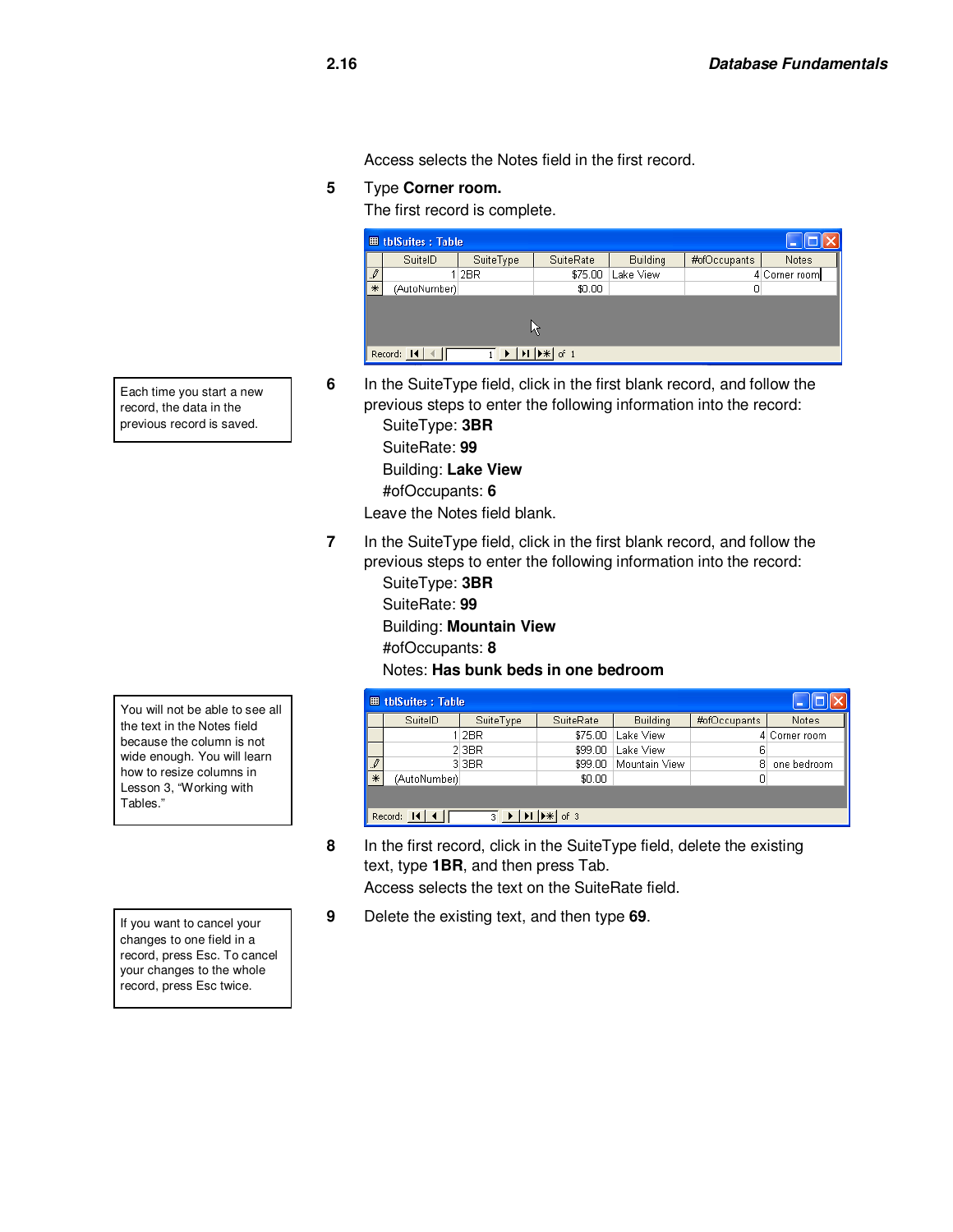**10** In the first record, click in the #ofOccupants field, delete the existing text, and then type **2**.

| <b>■ tblSuites: Table</b>        |                      |           |           |                 |              |                 |  |  |
|----------------------------------|----------------------|-----------|-----------|-----------------|--------------|-----------------|--|--|
|                                  | SuitelD              | SuiteType | SuiteRate | <b>Building</b> | #ofOccupants | <b>Notes</b>    |  |  |
| $\rlap{\hspace{1em}\mathscr{I}}$ |                      | 1 1 BR    | \$69.00   | Lake View       |              | 2 Corner room   |  |  |
|                                  |                      | $2$ 3BR   | \$99.00   | Lake View       | 6            |                 |  |  |
|                                  |                      | 3 3 BR    | \$99.00   | Mountain View   |              | 8 Has bunk beds |  |  |
| $*$                              | (AutoNumber)         |           | \$0.00    |                 | Ο            |                 |  |  |
|                                  |                      |           |           |                 |              |                 |  |  |
|                                  | Record: 14<br>of $3$ |           |           |                 |              |                 |  |  |

# Moving and Deleting Fields

After you start using a table, you might realize that you included some unnecessary fields in the table, or that data entry would be more efficient if the fields were in a different order. Deleting fields, which appear in columns in Datasheet view, is different from deleting individual records, which appear in rows. If you delete a field, you lose all the data in the field for every record in the database.

You can delete or rearrange fields by displaying the table in Design view and then deleting or rearranging the rows. Each row in Design view represents one of the fields that appears as a column in Datasheet view. So, if you delete a row in Design view, you delete a field in Datasheet view. When you move and delete rows in Design view, you use the row selector to select all the cells in the row.

In this exercise, you change the order of the fields in tblSuites and delete the #ofOccupants field.

- **1** On the Table Datasheet toolbar, click the View button. The table appears in Design view.
- **2** In the Field Name column, click in the Building row. The row selector appears to the left of the word *Building*.
- **3** Click the row selector for the Building row. Access selects the Building row.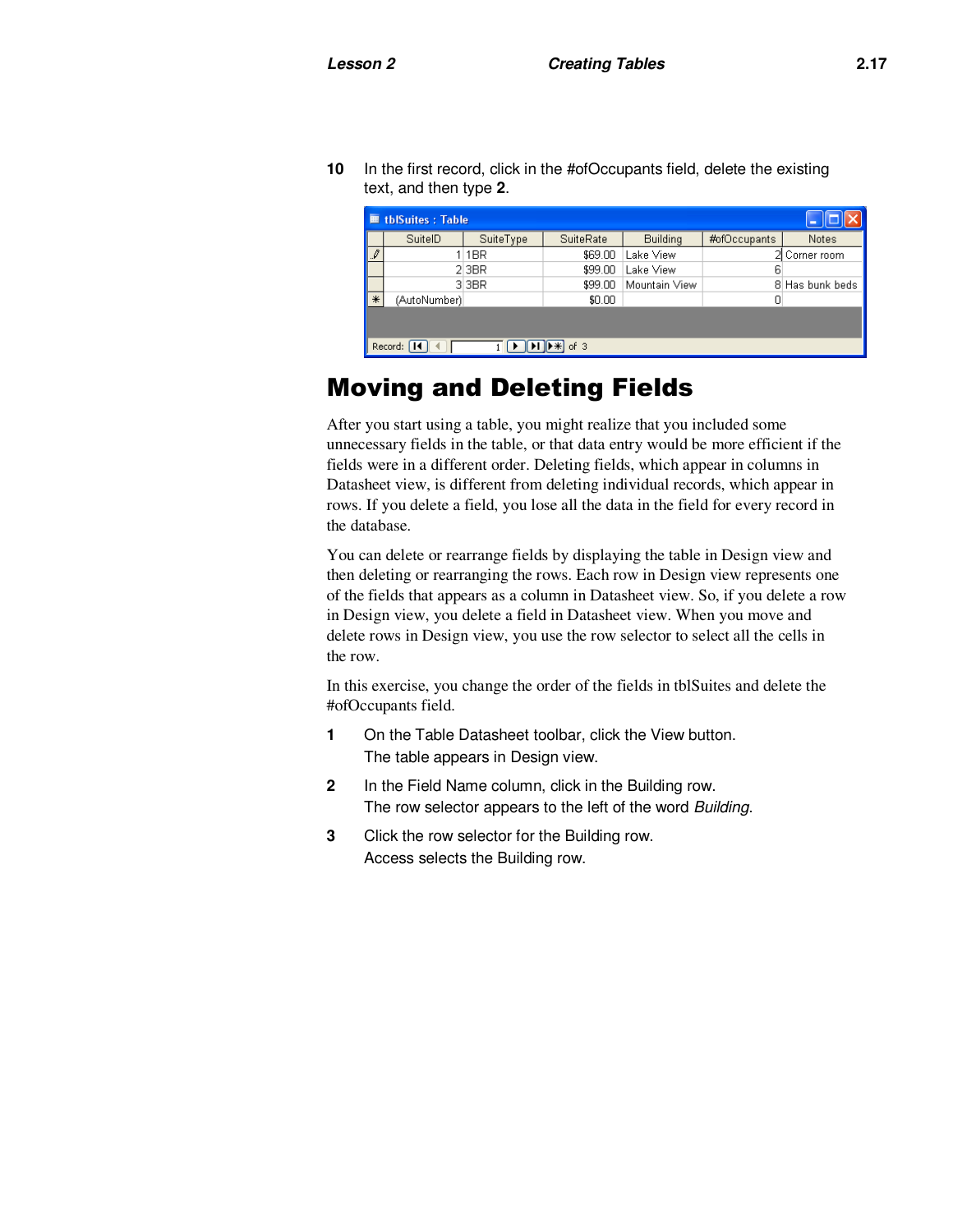**4** Drag the row selector up to just below the primary key symbol that is to the left the SuiteID row.

The Building row moves below the SuiteID row.

|     | <b>■ tblSuites: Table</b>                                                                                                                                                                                                                                                                    |            |                                                                                                            |
|-----|----------------------------------------------------------------------------------------------------------------------------------------------------------------------------------------------------------------------------------------------------------------------------------------------|------------|------------------------------------------------------------------------------------------------------------|
|     | <b>Field Name</b>                                                                                                                                                                                                                                                                            | Data Type  | Description                                                                                                |
| ଟ । | SuiteID                                                                                                                                                                                                                                                                                      | AutoNumber |                                                                                                            |
|     | Building                                                                                                                                                                                                                                                                                     | Text       |                                                                                                            |
|     | SuiteType                                                                                                                                                                                                                                                                                    | Text       |                                                                                                            |
|     | SuiteRate                                                                                                                                                                                                                                                                                    | Currency   |                                                                                                            |
|     | #ofOccupants                                                                                                                                                                                                                                                                                 | Number     |                                                                                                            |
|     | Notes                                                                                                                                                                                                                                                                                        | Memo       | v                                                                                                          |
|     |                                                                                                                                                                                                                                                                                              |            | <b>Field Properties</b>                                                                                    |
|     | General<br>Lookup<br>Field Size<br>50<br>Format<br>Input Mask<br>Caption<br>Default Value<br><b>Validation Rule</b><br>Validation Text<br>Required<br>No.<br>Allow Zero Length<br>Yes<br>Indexed<br>No.<br>Unicode Compression<br>Yes<br><b>IME Mode</b><br><b>IME Sentence Mode</b><br>None | No Control | A field name can be up to 64<br>characters long, including<br>spaces. Press F1 for help<br>on field names. |

- **5** In the Field Name column, click in the #ofOccupants row. The row selector appears to the left of the word *#ofOccupants*.
- **6** Click the row selector for the #ofOccupants row. Access selects the #ofOccupants row.
- **7** On the Table Design toolbar, click the Delete Rows button. An alert box appears, asking if you want to permanently delete the field(s).
- **8** Click Yes.

Access deletes the #ofOccupants row from the table.

- **9** On the Table Design toolbar, click the Save button. Access saves the table.
- **10** On the Table Design toolbar, click the View button. The table appears in Datasheet view.

| <b>■ tblSuites: Table</b> |              |                 |           |           |               |  |  |
|---------------------------|--------------|-----------------|-----------|-----------|---------------|--|--|
|                           | SuitelD      | Building        | SuiteType | SuiteRate | Notes         |  |  |
|                           |              | Lake View       | 1BR       | \$69.00   | Corner room   |  |  |
|                           |              | 2 Lake View     | 3BR       | \$99.00   |               |  |  |
|                           |              | 3 Mountain View | 3BR       | \$99.00   | Has bunk beds |  |  |
| $*$                       | (AutoNumber) |                 |           | \$0.00    |               |  |  |
|                           |              |                 |           |           |               |  |  |
| $*$ of 3<br>Record:       |              |                 |           |           |               |  |  |

To delete a row, you can also click Delete Rows on the Edit menu or right-click the field name and click Delete Rows on the shortcut menu that appears.

If you try to switch to Datasheet view without saving changes, Access prompts you to save changes.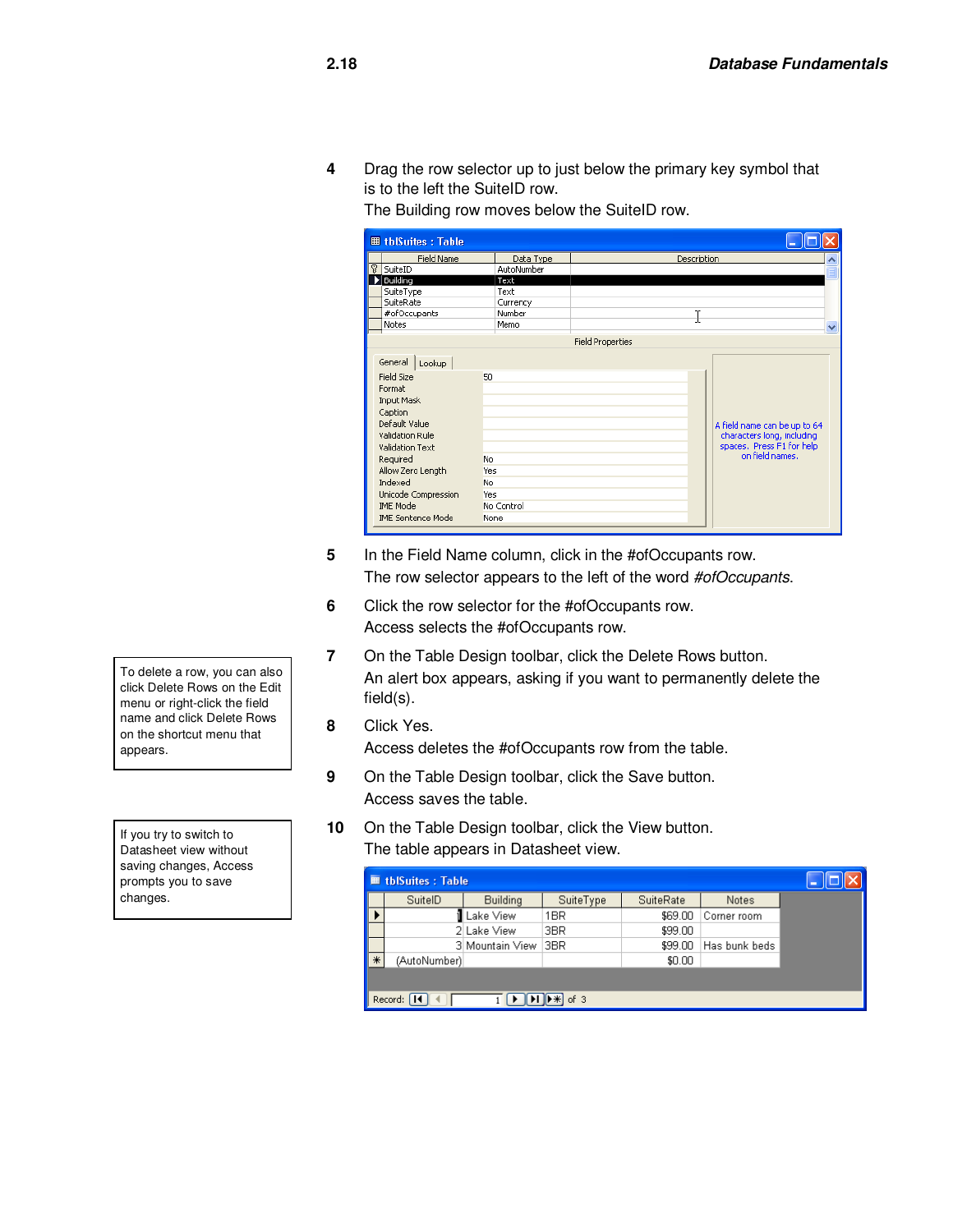# Deleting Records

Deleting a record, an individual row of data containing information from many fields, is a simple procedure that should be done carefully. Once a record is deleted, it cannot be restored. Therefore, make sure that you are removing the correct records. If you plan to delete several records, it is a good idea to create a backup of the entire database in case you accidentally delete the wrong records. Unlike fields, records are deleted in Datasheet view.

You decide that tblSuites should be limited to records of suites in the Lake View building. In this exercise, you delete the record for the suite in the Mountain View building.

**1** Click anywhere in the record for the suite in the Mountain View building.

The record selector appears to the left of the record.

**2** On the Table Datasheet toolbar, click the Delete Record button. An alert box appears, asking if you want to delete the record(s).

| <b>Microsoft Access</b> |                                                                                                                      |
|-------------------------|----------------------------------------------------------------------------------------------------------------------|
|                         | You are about to delete 1 record(s).                                                                                 |
|                         | If you click Yes, you won't be able to undo this Delete operation.<br>Are you sure you want to delete these records? |
|                         | Yes<br>No                                                                                                            |

**3** Click Yes.

Access deletes the record.

**4** Click the Close button in the top-right corner of tblSuites. The table closes.

# Lesson Wrap-Up

This lesson covered how to create a new database, create a table in Design view and using the Table Wizard, add fields to tables, add data to tables, edit data in tables, move and delete fields, and delete records.

If you are continuing to the next lesson:

■ Click the Close button in the top-right corner of the Database window.

The Database Fundamentals 02 database closes.

If you are not continuing to the next lesson:

■ Click the Close button in the top-right corner of the Access window. Access and the Database Fundamentals 02 database close.

You do not have to select the entire record to delete it.

To delete a record, you can also click Delete Record on the Edit menu or right-click the record and click Delete Record on the shortcut menu that appears.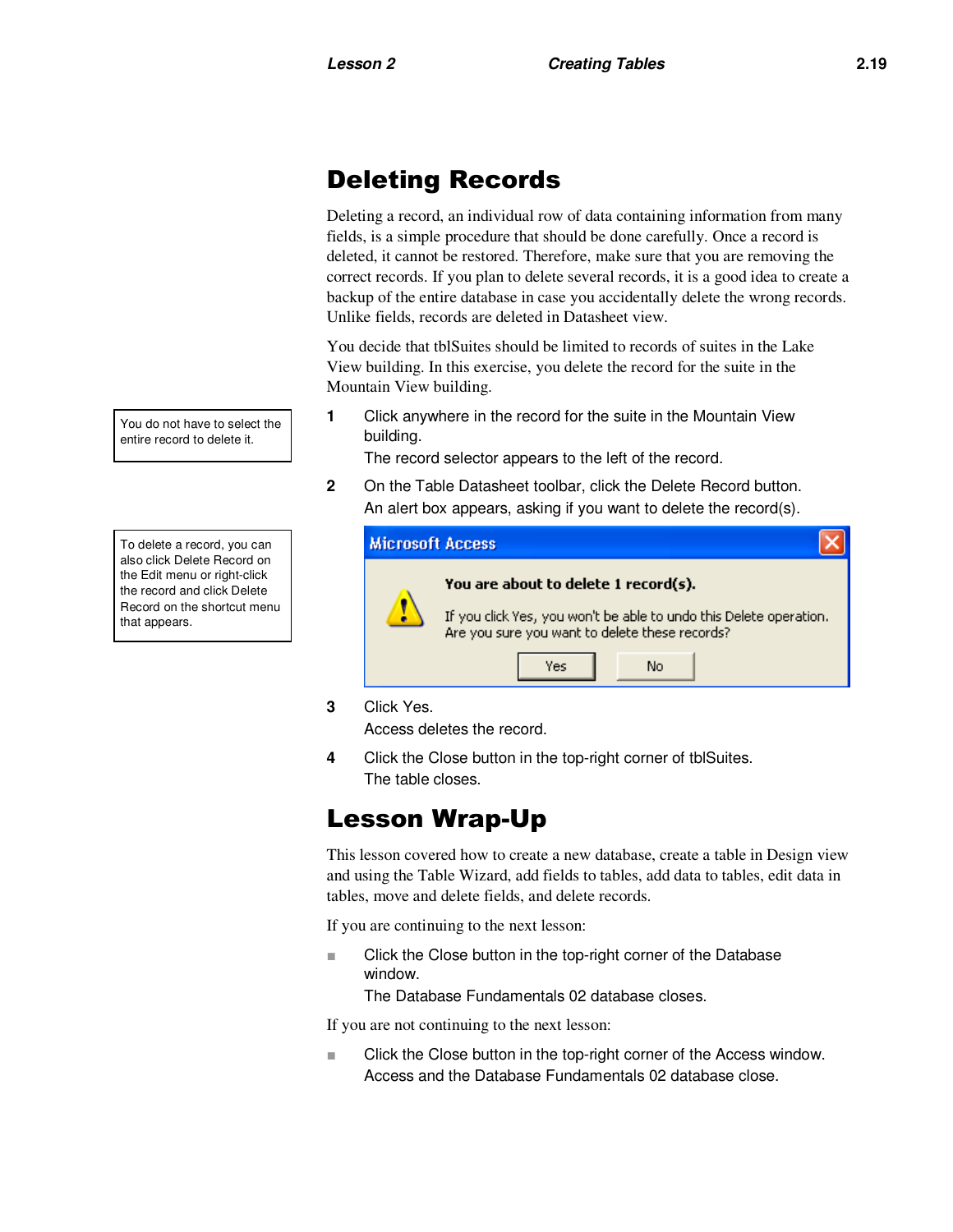### Quick Quiz

- **1** How do you add a field to a table?
- **2** How do you delete a record?
- **3** What techniques might help you plan a database?
- **4** How do you move a field?
- **5** What is a primary key?
- **6** What are the two ways to create a table?
- **7** How do you create a database?
- **8** How do you enter a record in a table?
- **9** What does the AutoNumber data type do?

### Putting It All Together

**Exercise 1:** Create a new table in Design view that lists conferences that will be held at Adventure Works. Create fields for:

ConferenceDate with the Date/Time data type #OfDays with the Number data type #OfParticipants with the Number data type #OfRooms with the Number data type

Move the #OfRooms field so that it appears above #OfDays, and delete the #OfParticipants field. Close the table without saving changes.

**Exercise 2:** Open tblSuppliers in Design view and delete the Address, City, PostalCode, and StateOrProvince fields. Add a field for TypeOfBusiness and enter the following two records:

Supplier Name: **Party Eternal** TypeOfBusiness: **Entertainment supplies** And Supplier Name: **Ritzy Restaurant Supply** TypeOfBusiness: **Restaurant décor items**

Print the table, delete the record for Party Eternal, and then close the table.

**Exercise 3:** While Adventure Works has many built-in attractions and fine restaurants, the guests frequently would like to know about other restaurants, entertainment, and other attractions within a short driving distance of the resort. Add a new table to the Database Fundamentals 02 database and name it **tblAttractions**. The table should contain the name of the attraction, the location or address of the attraction, the approximate distance in miles from the resort, a phone number, a link to the attraction's Web site if available, and a short description of what it has to offer. Include any other fields that you think may be useful for this table. When you have finished creating the table, save it and close the database.